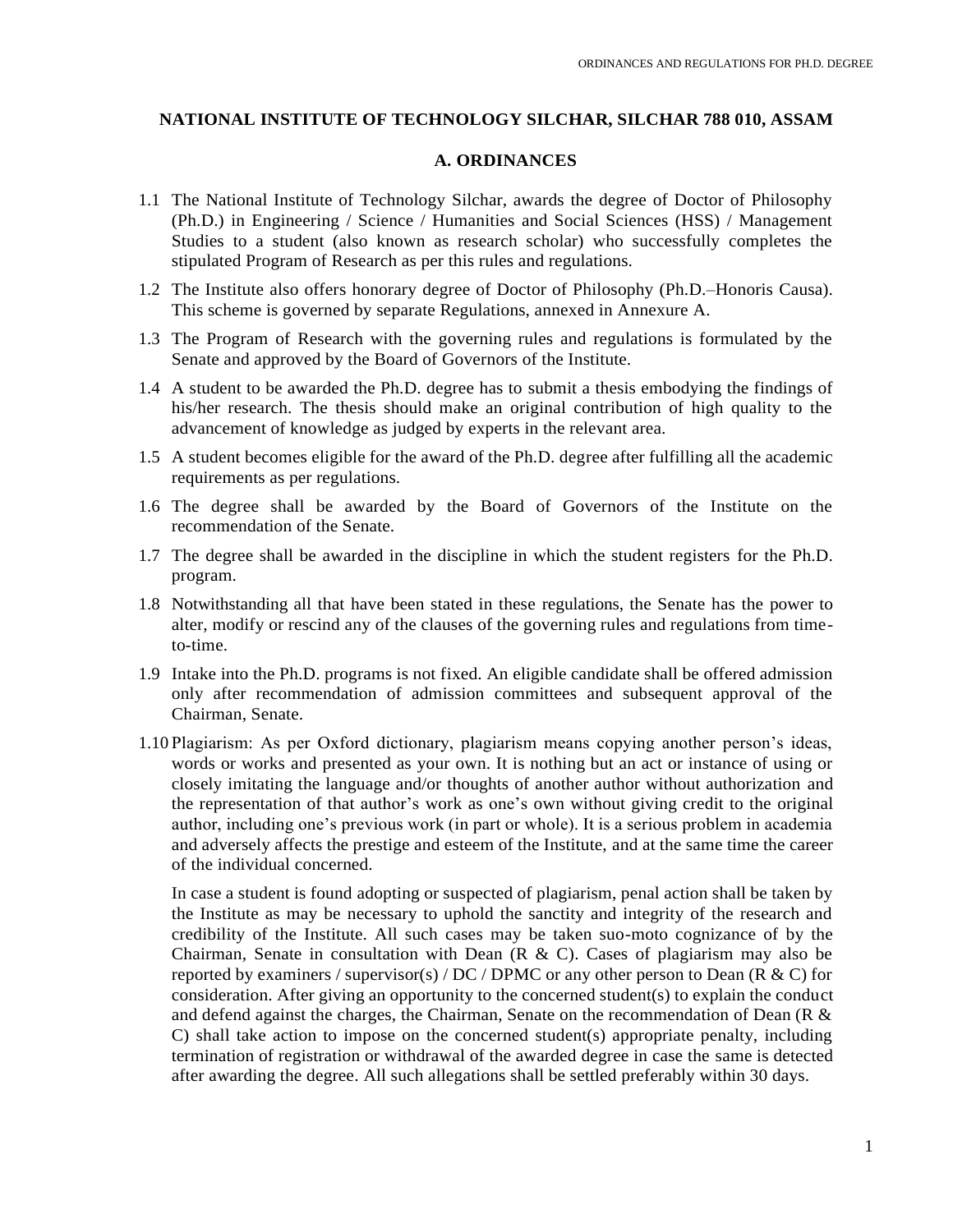- 1.11 Any doubt about the interpretation of these Ordinances and Regulations shall be referred to the Chairman, Senate whose decisions shall be final.
- 1.12 Legal dispute, if any, shall be under the jurisdiction of Silchar court(s) of Cachar district in the state of Assam only.

## **B. REGULATIONS**

## **2. CATEGORIES OF THE STUDENTS**

## **A. The Institute admits Ph.D. students under the following categories:**

(i) Group-A.

(ii)Group-B.

## **2.1 Eligibility for admission under GROUP-A:**

**Regular:** The category of students under **Group-A Regular** are those who work full-time for their PhD and may receive fellowship from the MHRD / CSIR / UGC or any other recognized funding agency. Research Fellowship is available to the scholars who are admitted to Ph.D. programmes in different Departments subject to the availability as stipulated by Ministry of Human Resources Development. The award and renewal of the fellowship is as per the guidelines issued by MHRD, from time to time.

1. Students for admission into Ph.D. Programs in Engineering Departments must satisfy one of the following criteria:

- i) M.E./M.Tech. or equivalent with GATE / NET qualification in an appropriate area with a minimum CPI of 6.5 (on a 10 point scale) or equivalent (60% of marks). For SC/ST/PwD candidates, a minimum CPI of 6.0 (on a 10 point scale) or equivalent (55% of marks).
- ii)B.E./B.Tech. with an excellent academic record with valid GATE score and with a CPI of atleast 8.0 (on 10 point scale) or equivalent (75% of marks). For graduates from IITs/NITs, the minimum CPI requirement is 7.0 (on 10 point scale). For SC/ST/PwD candidates, there is a relaxation of 0.5 CPI or 5% of marks.

2. Students for admission into the Ph.D. Programs in Science Departments must have a Master degree in the relevant discipline with a GATE / UGC / CSIR / NBHM / NET score for admission with a minimum CPI of 6.5 (on a 10 point scale) or equivalent (60% of marks). For SC/ ST/ PwD candidates, a minimum CPI of 6.0 (on a 10 point scale) or equivalent (55% of marks) with a GATE / UGC / CSIR / NBHM / NET score for admission.

3. Students for admission into the Ph.D. Programs in Management Studies Departments must have a Master's degree in Business Administration or Master's degree in Engineering /Technology with a minimum CPI of 6.5 (on a 10 point scale) or equivalent (60% of marks) or Master degree in other disciplines with a minimum CPI of 6.5 (on a 10 point scale) or equivalent (60% of marks). For SC / ST / PwD candidates, a minimum CPI of 6.0 (on a 10 point scale) or equivalent (55% of marks) is reuired. A score in NET / GATE / UGC is required for all.

4. Students for admission into the Ph.D. Programs in Humanities and Social Sciences (HSS) Department must have a Master's degree in any field with a minimum CPI of 6.5 (on a 10 point scale) or equivalent (60 % of marks) or Master degree in other disciplines with a minimum CPI of 6.5 (on a 10 point scale) or equivalent (60 % of marks). For SC / ST/ PwD candidates, a minimum CPI of 6.0 (on a 10 point scale) or equivalent (55 % of marks). A score in NET / GATE / UGC is required for all.

5. Conversion from CPI to percentage or vice-versa shall not be allowed.

## **2.2 Categories of students under Group-B**

No financial assistance or stipend by NIT Silchar will be provided for GROUP-B students. Following students will be considered under **GROUP B**: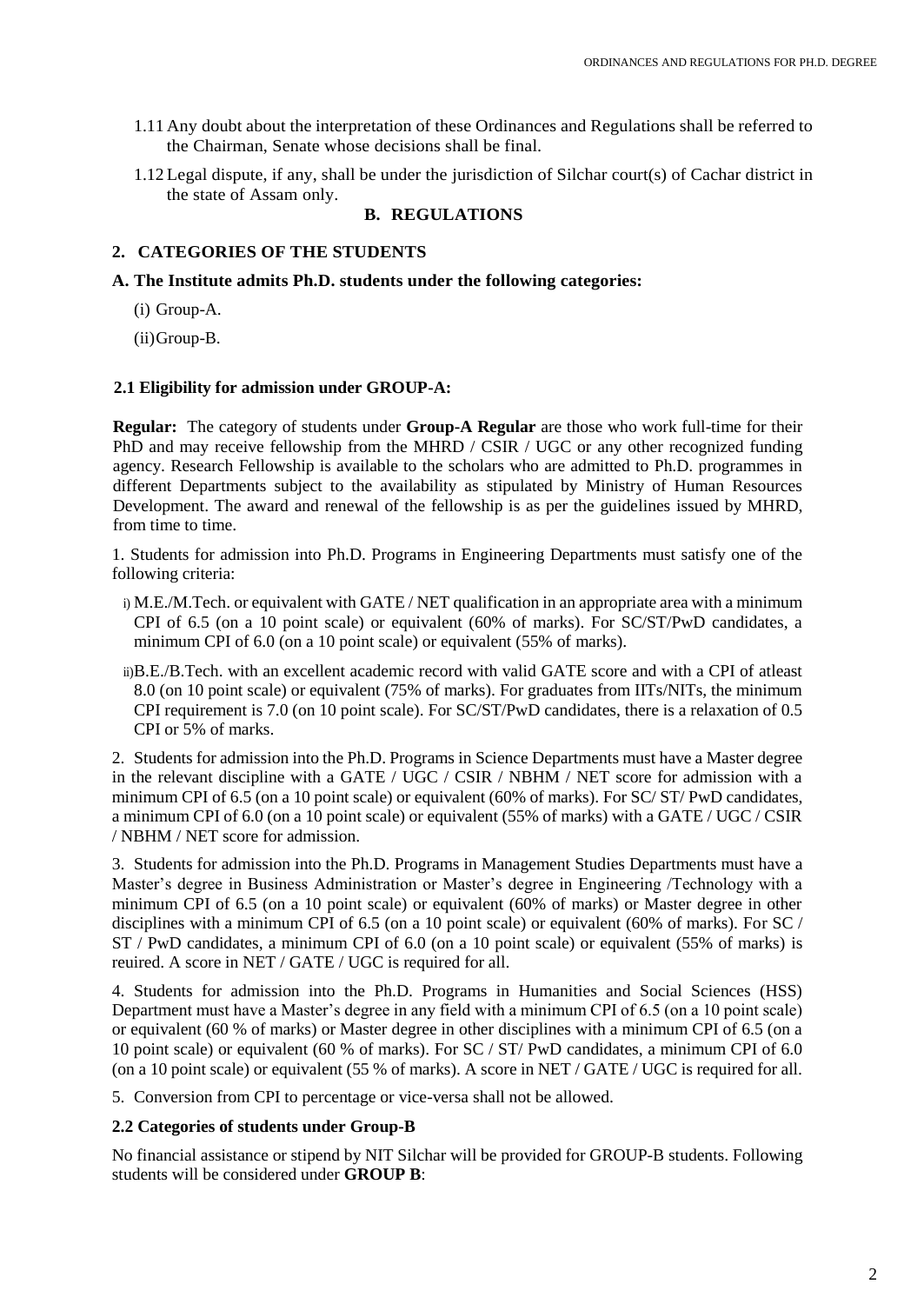i) **REGULAR** - The regular students are those who work full-time for their Ph.D. and self-financed.

ii) **SPONSORED** - The Institute may admit persons who are employed in a Central/State Govt. Departments/PSUs/Reputed Educational Institutes/Research organizations/Reputed Industries for doing research in the Institute on a full-time basis. He/She should have at least two years of working experience in the respective field. The candidate must submit the filled-in sponsorship letter (FORM I) from the employer with the application for admission. He / She shall not be entitled to any financial support from the Institute.

iii) **PART-TIME**- This category refers to the candidates who are professionally employed personnel. They have to stay in the Institute/around the Institute at least during the period of course work so that they can attend regular classes as per the Institute academic norm. The applicant must be an employee of a State/Central Govt. Departments / PSUs / Reputed Educational Institutes/Research organizations/Reputed Industries/Faculty under TEQIP III at the time of admission having at least one year experience in the discipline in which admission is sought. No financial assistance shall be provided by the Institute to such students.

A No Objection Certificate from the Head of the Institute/Organization, in which he/she is employed, must be enclosed with application in FORM II.

iv) **PROJECT STAFF** -This category refers to the candidates who work on sponsored projects in the Institute. They may apply for admission as Group-B Regular Ph.D. program of the Institute. The remaining duration of the project at the time of admission should be at least one year. They may be sponsored (FORM II-A) as Group-B Regular student by the Dean ( $R \& C$ ) on recommendation of the Principal Investigator.

v) **INSTITUTE EMPLOYEES**- Institute employees (Regular and Contract) may be sponsored (FORM II-B) as part- time students by the Director, on recommendation of the Head of the Department of the concerned employee. A contractual employee may continue with his/her Ph.D. program even after his/her tenure of appointment or his/her contract is terminated.

vi) **SPONSORED (EXTERNAL REGISTRATION)** - Candidates employed in R&D organizations / educational Institutes having adequate research facilities. Sponsorship certificate (FORM III) from the Head of the organization where the candidate is employed must be enclosed at the time of application.

## **2.3 Eligibility for admission under GROUP B:**

- 1. Students for admission into Ph.D. Programs in Engineering Departments under **Group-B** must satisfy the following criteria: M.E./M.Tech. or equivalent in an appropriate area with a minimum CPI of 6.5 (on a 10 point scale) or equivalent (60% of marks). For SC/ST/PwD candidates, a minimum CPI of 6.0 (on a 10 point scale) or equivalent (55% of marks).
- 2. Students for admission into the Ph.D. Programs in Science Departments must have a Master degree in the relevant discipline with a minimum CPI of 6.5 (on a 10 point scale) or equivalent (60% of marks). For SC/ST/PwD candidates, a minimum CPI of 6.0 (on a 10 point scale) or equivalent (55% of marks) is required.
- 3. Students for admission into the Ph.D. Programs in Management Studies Departments must have a Master's degree in Business Administration or Master's degree in relevant disciplines with a minimum CPI of 6.5 (on a 10 point scale) or equivalent (60% of marks). For SC/ST/PwD candidates, a minimum CPI of 6.0 (on a 10 point scale) or equivalent (55% of marks) is required.
- 4. Students for admission into the Ph.D. Programs in Humanities and Social Sciences (HSS) Department must have a Masters degree in any field with a minimum CPI of 6.5 (on a 10 point scale) or equivalent (60 % of marks). For SC / ST/ PwD candidates, a minimum CPI of 6.0 (on a 10 point scale) or equivalent (55 % of marks) is required.
- 5. Conversion from CPI to percentage or vice-versa shall not be allowed.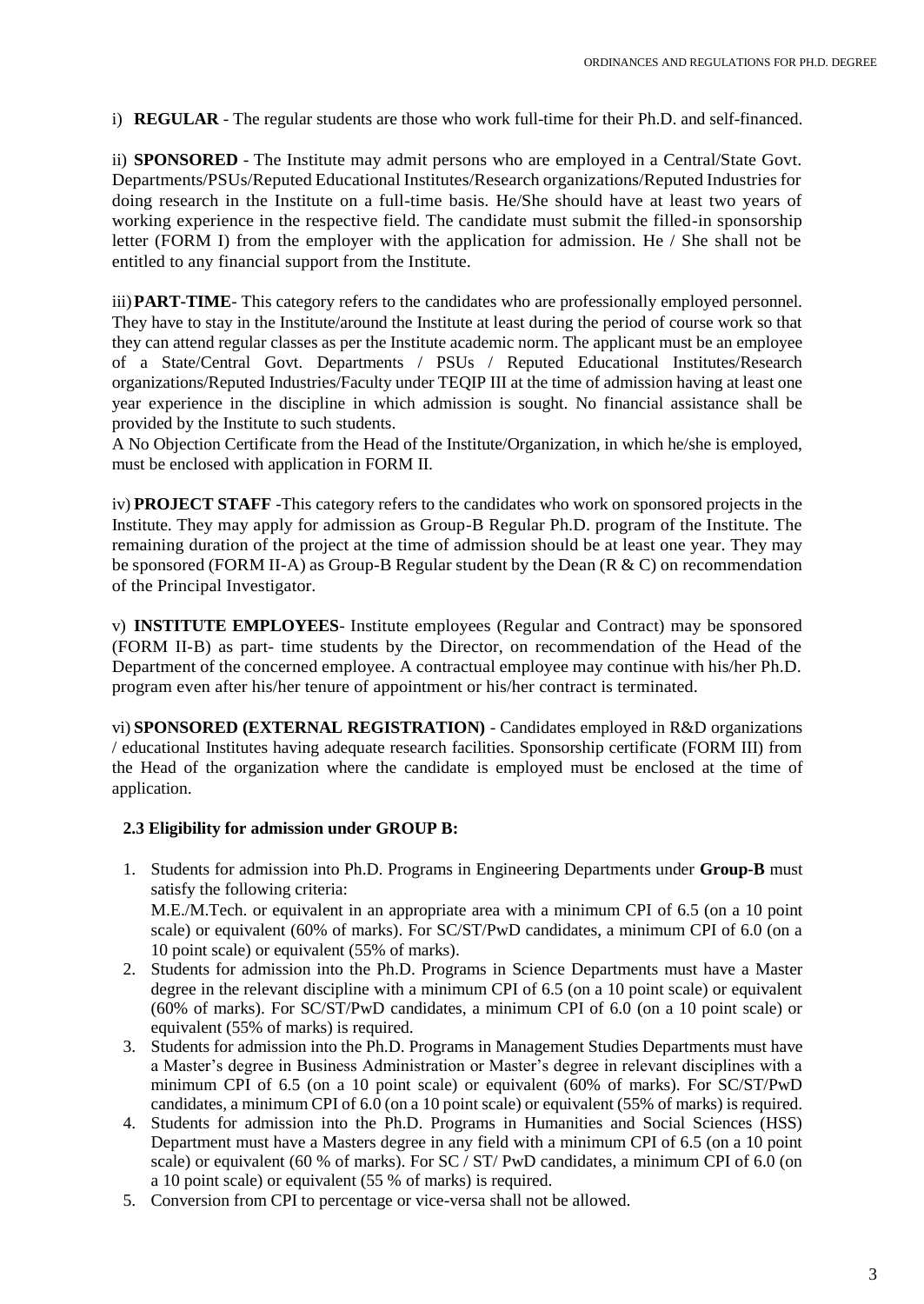## **B. Conversion from full-time to part-time and vice-versa**

Dean (R & C), on recommendation of the Doctoral Committee (DC, FORM V) and Departmental Ph.D. Monitoring Committee (DPMC, Annexure I) may approve changes from full-time to part-time. Changes from part-time to full-time may be considered by the Chairman, Senate on recommendations of DC, Chairman, DPMC, and Dean  $(R & C)$ .

# **3. ADMISSION PROCEDURE**

A candidate can apply for admission in the prescribed form round the year. However, the admission shall be offered twice in a year - during January to June and July to December sessions only.

3.1 Admission to all the categories of students shall be made on the basis of a written test and/or interview and/or performance in the qualifying examinations to be evaluated by the departmental admission committee. The departmental admission committee shall be constituted by the Departmental Ph.D. Monitoring Committee (DPMC).The admission committee members shall consist of atleast one faculty member from each of the specialization areas in which the department awards Ph.D. degree. In addition to this, faculty members from other department may also be inducted in this committee. The Head of the concerned Department shall be the ex-officio Chairman of the committee. An institute level Ph.D. admission committee (IPAC) shall scrutinize the candidatures of the candidates recommended by the Departmental Admission Committee. Candidates shall be admitted after approval by the Chairman, Senate and on recommendation of the IPAC and payment of the prescribed fees.

3.2 In the case of externally registered candidates the following additional conditions are to be satisfied:

- 3.2.1 The candidates shall have to stay in the Institute/around the Institute for at least one semester during the first year to complete the course work.
- 3.2.2 The candidate must submit full details of the facilities relevant to his/her research program available in the organization where he /she is employed, duly certified by the sponsoring authority.
- 3.2.3 The candidate shall have to submit a certificate from the sponsoring authority that required facilities will be made available by the organization.

## **4. FINANCIAL SUPPORT**

Students admitted into the Ph.D. Program shall be considered for assistantship according to the following norms:

- 4.1 Assistantship shall be as per the guidelines of GOI / funding agencies as the case may be.
- 4.2 Students with B.E./B.Tech. degree must have a valid GATE score at the time of admission.
- 4.3 Students having M.E./M.Tech. degree do not require a valid GATE score.
- 4.4 Students with a post graduate degree in Science/Humanities/MBA must have a valid GATE/NET score for the award of Institute fellowship.
- 4.5 Students with fellowship tenable at the time of admission from CSIR/UGC or any other organization recognized by the Institute shall be permitted to draw the same.
- 4.6 An otherwise eligible student is permitted to draw assistantship only upto the date of submission of thesis.
- 4.7 Students receiving assistantship from the Institute or from any other funding agencies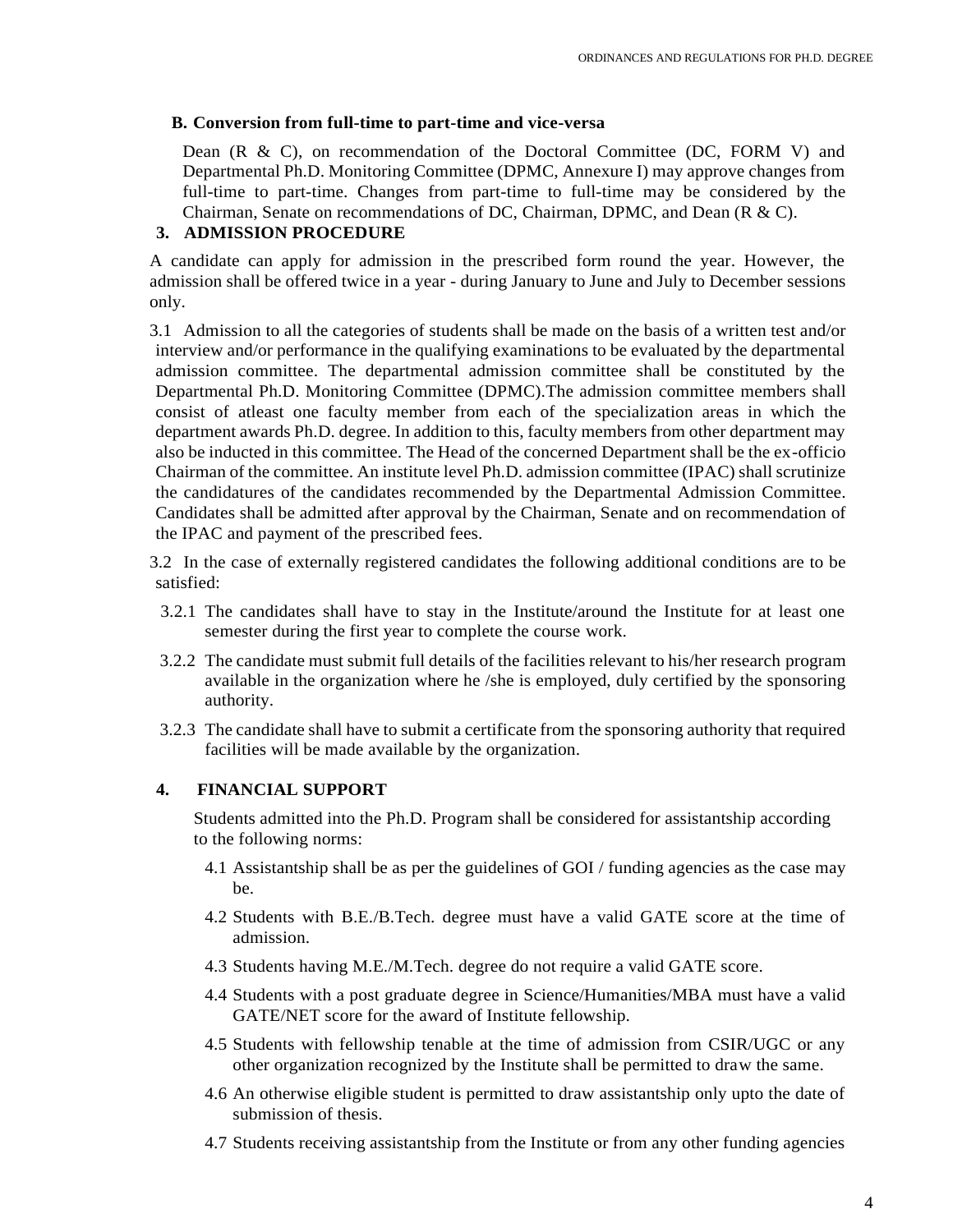will be required to perform academic duties assigned to them by the departments as per rules in force from time to time.

- 4.8 The continuation of the assistantship/fellowship will be subject to satisfactory progress in the research as well as performance on the academic duties assigned by the department.
- 4.9 Extension or enhancement of the assistantship will be subject to satisfactory progress and as per rules of the Institute / funding agency subject to availability of fund.
- 4.10 No financial assistance from the Institute will be available to part-time students.

### **5. LEAVE RULES**

A student is entitled to the following categories of leave. However, unauthorized absence may lead to disciplinary action to be decided by the Chairman, Senate. The concerned Department shall be responsible to maintain all leave records.

#### **5.1 General Leave**

A PhD student (JRF / SRF) is eligible for 18 days Casual Leave in an academic year (July to June) on pro-rata basis. However, Saturdays, Sundays and holidays, whether intervening, prefixed or suffixed, shall not be counted as Casual Leave. Casual Leave shall not be carry forward to next academic year.

Head of the Department may sanction Casual Leave on recommendation of the Supervisor.

### **5.2 Maternity/ Paternity Leave**

A student is eligible for 180 days of maternity leave or 15 days of paternity leave, as the case may be, once during the entire period of her/his Ph.D. program.

Dean(R&C) on recommendation of the supervisor and Chairman, DPMC may sanction maternity/paternity leave. A certificate in this regard is to be submitted from Senior Medical Officer (SMO)/Medical Officer (MO) of the Institute or from a registered medical officer endorsed by the Institute SMO/MO.

## **5.3 Academic Leave**

In addition to the above categories of leave, a student is also entitled to the following academic leave during his/her entire period of Ph.D. program.

5.3.1 A maximum of 60(sixty) days is permissible to attend conferences, seminars, workshops, trainings, short-term courses, visit to industries/other academic Institutes/research organizations etc., subject to a maximum of 30 days in an academic year (July-June).

5.3.2 A maximum of 60 (sixty) days is permissible to carry out data collection, survey work, etc.

Dean (R & C) may sanction leaves at  $5.3.1-2$  on recommendation of the supervisor.

**5.4** In addition to the leave mentioned at 5.3.1-2, upto a maximum of 6 months of leave during the entire Ph.D. program is also permissible to carry out part of the research work in other reputed Institutes / advanced R&D labs / Industries etc. This leave can be availed in a maximum of three visits. A letter of consent from the host organization in this regard is required to be furnished. This leave is admissible to those students who have made a significant progress in his /her research work. In case, a registration falls during the period of such leave, the student completes his/her registration after expiry of the leave without any late fine.

Chairman, Senate on recommendations of the Supervisor, Head, and Dean(R  $\&$  C) may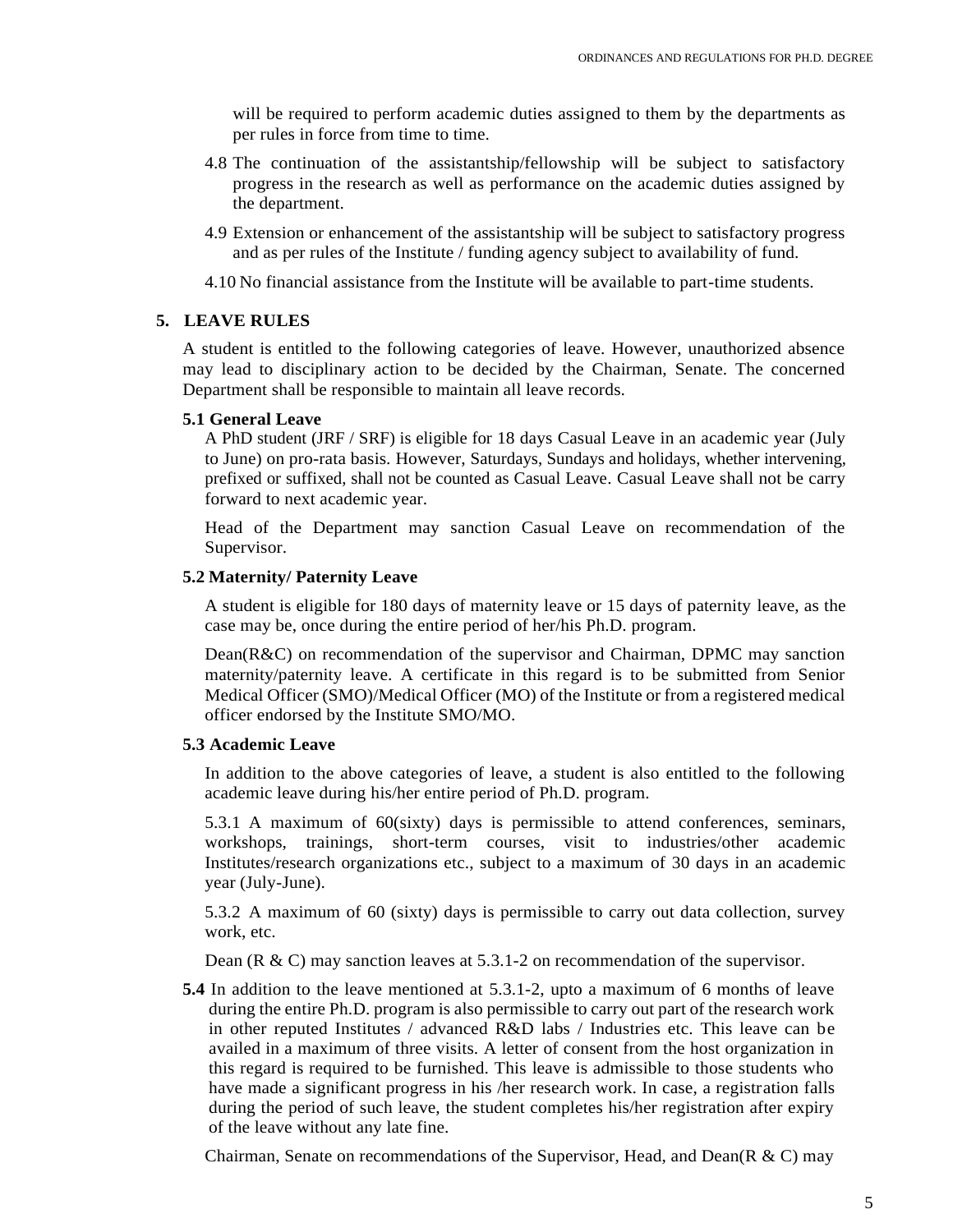approve this leave.

### **5.5 Extra Ordinary Leave**

Any other leave on genuine ground under extra ordinary circumstances on recommendation of DC, Chairman, DPMC, and Dean (R &C) may be considered by the Chairman, Senate.

## **6. ACADEMIC REQUIREMENTS**

### **6.1 Supervisor / Cosupervisor /Joint supervisor**

- (a) Every student admitted into the Ph.D. program of the Institute must carry out his/her research work under the supervision of at least one faculty member of the department which admits the students. This faculty member will be called the Supervisor of the student.
- (b)In special cases, like lack of faculty members from the appropriate field, a student may opt for his/her supervisor from another department provided both the departments (DPMCs) agree. The reason for disagreement, if any, by any of the two DPMC(s) is to be communicated (written communication) to Dean (RC) by the concerned Chairman, DPMC(s). Final decision on such matters shall be taken in a joint meeting of Dean (R  $\&$ C) and the two Chairmen, DPMCs.
- (c) The student (other than externally registered student) may also have a second person from the same or another allied department of the Institute or other organizations as in 6.1(f) for joint guidance. Such supervisor from the Institute shall be called cosupervisor and from outside the Institute shall be called Joint supervisor (Jt supervisor). All the administrative responsibilities related to the Ph.D. Program of the student, however, shall lie with the supervisor.
- (d)In the case of externally registered candidates, there shall be one supervisor (Institute supervisor) and one Joint Supervisor (local supervisor). The administrative responsibilities shall lie with the supervisor.
- (e) The Chairman, Senate may allow an Institute supervisor/cosupervisor to continue as Joint supervisor after retirement also, provided the student and the faculty member are willing; and at the same time, the progress is satisfactory in the opinion of the DC.
- (f) The following categories of persons can act only as a joint (Jt) supervisor, but not as a supervisor / cosupervisor.
	- (i) Retired persons appointed as a Faculty member on contract for at least a period of 3 years.
	- (ii)Scientists/faculty members from Industries/other Academic/Research Institutes *within India or abroad*. Written consent, along with bio-data, of the proposed Joint supervisor is to be submitted.
- (g)In case a supervisor/cosupervisor remains absent for a long duration due to sabbatical leave, lien leave or any other leave, he/she may continue as supervisor/cosupervisor if he/she and the student mutually agree. Otherwise, the DPMC shall appoint new supervisor/cosupervisor.

In no case, more than two persons are permitted to get associated with a scholar as supervisor and/or cosupervisor / Jt supervisor. *However, on the recommendation of DC / DPMC, the Chairman, Senate can allow more than two persons on specific cases.*

### **6.2 Appointment of Supervisor /Co supervisor / Jt supervisor**

6.2.1 The supervisor / co supervisor / Jt supervisor shall be identified by DPMC in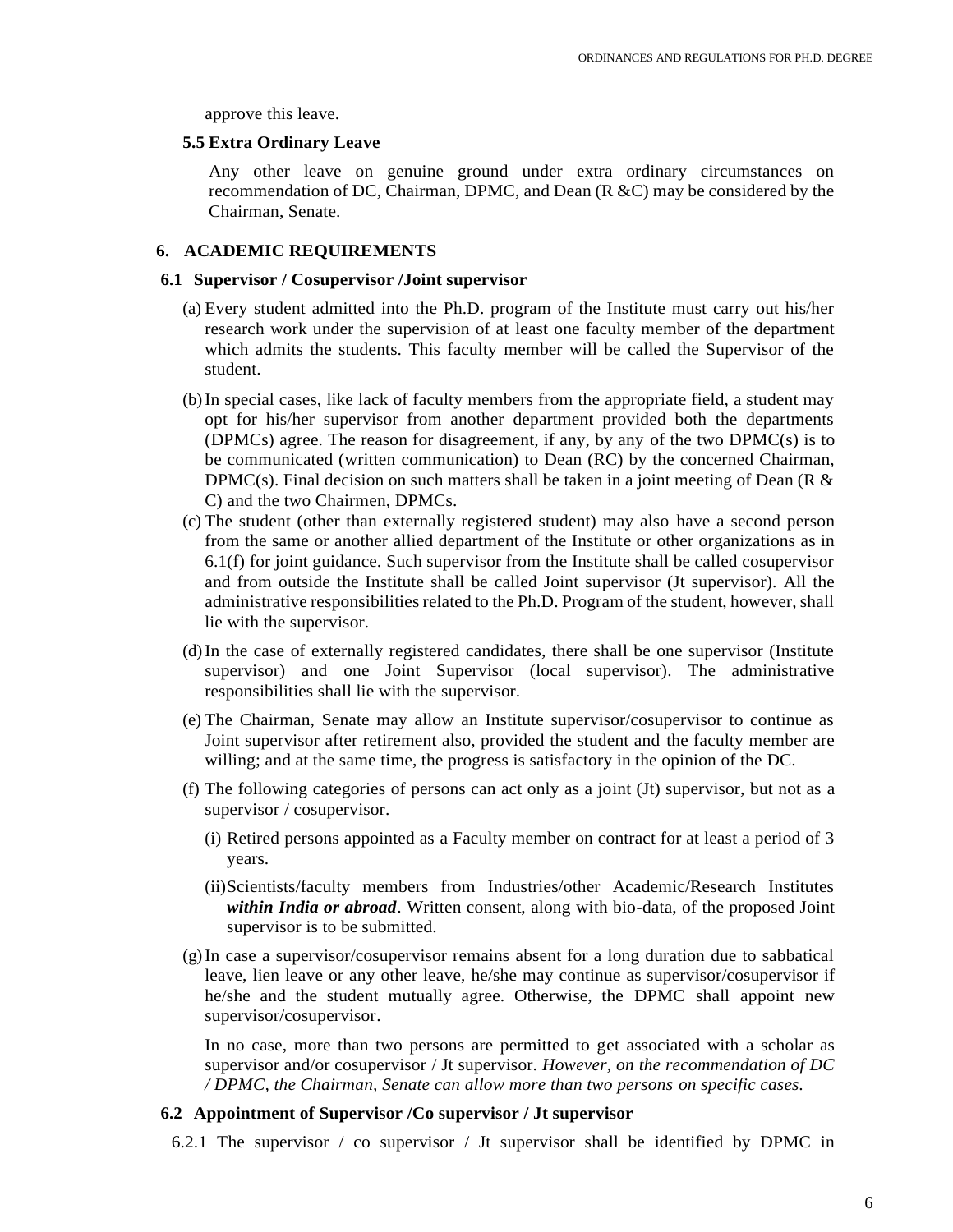consultation with the scholar and the consent of the supervisor  $\ell$  co supervisor  $\ell$  Jt supervisor. Appointment should be made within one month from the date of admission.

- 6.2.2 The Departmental Ph.D. Monitoring Committee (DPMC) shall appoint supervisor / co supervisor / Jt supervisor using FORM IV.
- 6.2.3 The Joint Supervisor of an externally registered sponsored student shall be appointed as per the recommendation of the sponsoring organization.

## **6.3 Change/Addition of Supervisor / Co supervisor / Jt supervisor**

The Chairman, Senate in consultation with Chairman, DPMC and Dean( $R\&C$ ) may permit a student to change his/her supervisor / co supervisor / Jt supervisor for valid reasons. However, it is not permitted after the synopsis presentation is made.

## **6.4 Doctoral Committee (DC)**

6.4.1 To monitor the progress of research of the students, there will be a committee called Doctoral Committee (DC) consisting of:

| (i)   | One faculty member other than the supervisor/<br>cosupervisor | Chairman           |
|-------|---------------------------------------------------------------|--------------------|
| (ii)  | One faculty member of the department,                         | Member             |
|       | preferably with same specialization where the                 |                    |
|       | student desires to carry out research                         |                    |
| (iii) | Supervisor                                                    | Secretary & Member |
| (iv)  | Cosupervisor /Joint supervisor, if any                        | Member             |
| (v)   | One faculty member to be nominated by the                     | Member             |
|       | Chairman, Senate                                              |                    |

Chairman, DPMC shall request the Chairman, Senate for his/her nominee. After receiving the same, the DC is to be constituted by DPMC in consultation with the supervisor, and preferably within 30 days from the date of appointment of the supervisor. The appointment, other than the members at  $(iii)-(v)$ , shall be approved by Dean (R & C) in FORM V. Chairman, DPMC of the Department, not having adequate number of suitable faculty members, may nominate Chairman/member to the DC from other departments, with approval from Dean  $(R \& C)$ .

- 6.4.2 The Secretary shall convene the DC meetings in consultation with Chairman as and when necessary in addition to the mandatory meetings. It is the responsibility of the supervisor to send the progress report / evaluation report to the office of the Dean (R &C).
- 6.4.3 Until the DC is constituted, the DPMC will perform the duties of the DC.

## **6.5 Course Work**

6.5.1 The course IC 0001 (4-0-0: 4 credits): Research Methodology (4 credits) is mandatory for all Ph.D. scholars. In addition to this, the minimum PhD / PG level course work requirements are as follows:

| Qualifying degree | Minimum course<br>work requirement | Remarks                                                           |  |
|-------------------|------------------------------------|-------------------------------------------------------------------|--|
| B.E. / B. Tech.   | 18 credits                         | Minimum 12 credits in the<br>core areas of proposed Ph.D.<br>work |  |
| PG                | 6 credits                          | Minimum 03 credits in the<br>core areas of proposed Ph.D.<br>work |  |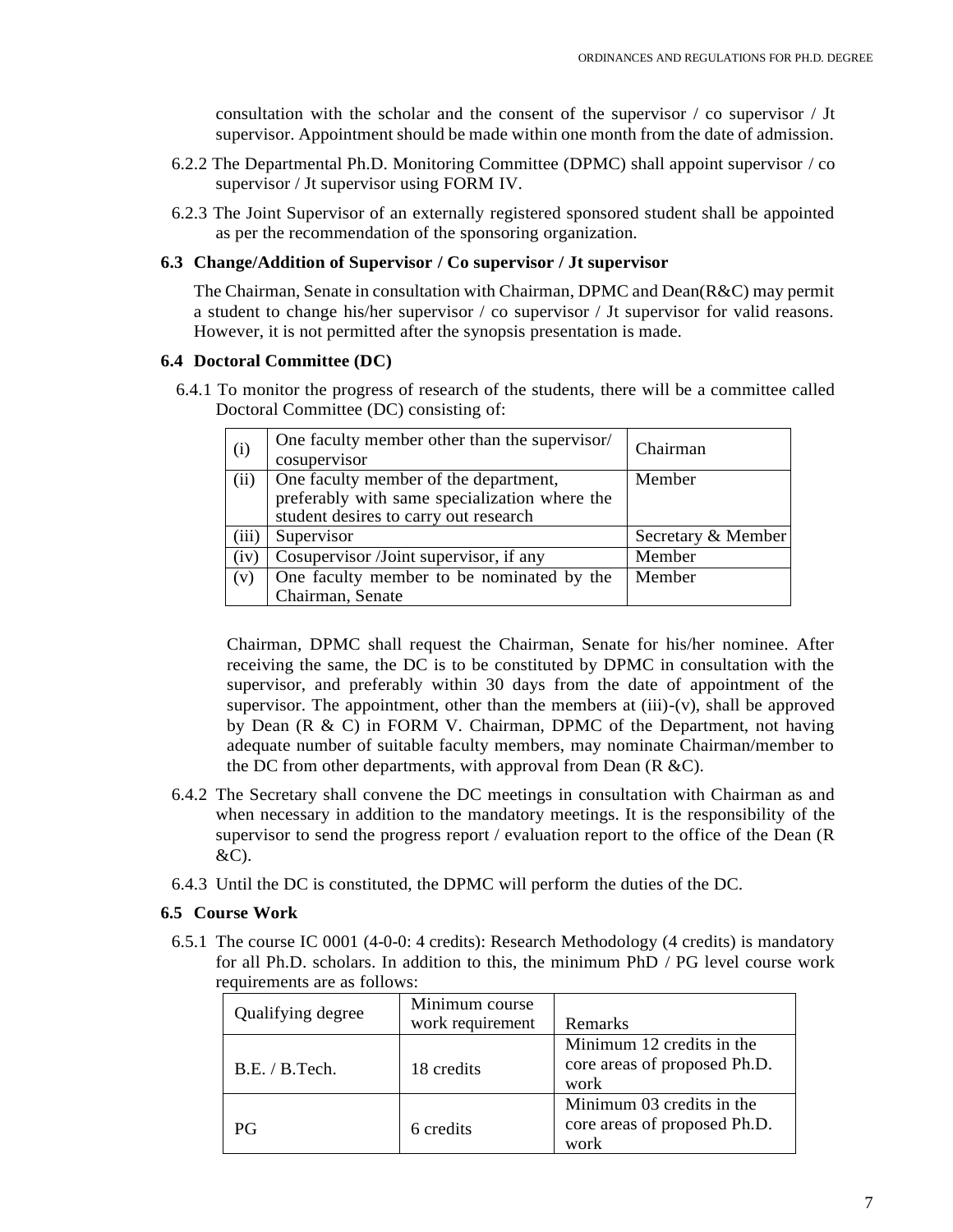Maximum 15 credits shall be allowed to be registered in a semester. The supervisor, cosupervisor, and Joint supervisor shall not be permitted to teach all the courses offered to a student solely. At the most 50% is permitted to be taught solely by the supervisor, cosupervisor and Joint supervisor.

- 6.5.2 The course work shall be prescribed by the DC after interviewing the student keeping in view his/her background and proposed area of work. However, till the DC is formed, the DPMC shall prescribe the course work. While prescribing the courses, the DC/DPMC shall see that the student does not repeat any course already he/she studied in his/her UG/PG programs during the last 3 years. On the other hand, at the most 50% of the courses (which the student studied before 3 years of his/her admission), relevant to the research, may be allowed to be refreshed.
- 6.5.3 Course work is to be completed within first two semesters by the students with a Master degree, while the students with B.E./B.Tech. degree has to complete the same within first four semesters. In case, the same is not completed during the stipulated period on valid ground(s), permission for additional time needs to be taken from Dean ( $R \&C$ ).
- 6.5.4 Minimum CPI to be earned during the stipulated coursework period (clause 6.5.3) is 6.5 to continue with the program. The registration of a student shall get automatically cancelled if his/her CPI is less than 6.5 after completion of coursework.
- 6.5.5 Examination and Grading rules shall be same as in the M.Tech./M.Sc. Regulations.

#### **6.6 Comprehensive Examination**

To test the overall competence and academic preparation of the student in the relevant field and broad areas of the research program, a comprehensive (oral) examination shall be conducted by the DC immediately after completion of the course works, and should be within 18 months for students with Master's degree and 24 months for students with Bachelor degrees from the date of admission. Doctoral committee is at liberty to induct at the most two other experts (faculty members) from any department(s) to conduct comprehensive examination. All the course works must be successfully completed before the Comprehensive Examination.

- (a) All the students are to appear in an oral examination on topics covering the domains of his / her broad research area. The examination is open to all faculty members of the Department. The result of this exam shall be declared as satisfactory or unsatisfactory. Once the examination is scheduled, the Chairman, DC shall notify the same (at least seven days in advance) inviting all faculty members of the department to attend the same.
- (b)A student failing in the Comprehensive Examination in the first attempt will be asked to appear in a second Comprehensive Examination after one (1) month but within six (6) months from the date of the first Comprehensive Examination. If the student fails in the second attempt also, his / her registration shall get automatically cancelled.
- (c) After completion of the comprehensive examination, the Doctoral Committee shall submit its report (FORM VI) to Dean ( $R & C$ ), preferably within seven days.

### **6.7 Registration Seminar**

After the successful completion of the Comprehensive Examination, the student has to submit (at least one week in advance) a plan of proposed research work to the Chairman, DC defining the research problem identified and course of investigation proposed to be pursued. Assessments of the current status of problem area (literature survey) and justifications for the scope of proposed work have to be projected in his/her proposal. The student shall make a presentation of the above proposal before the Doctoral Committee,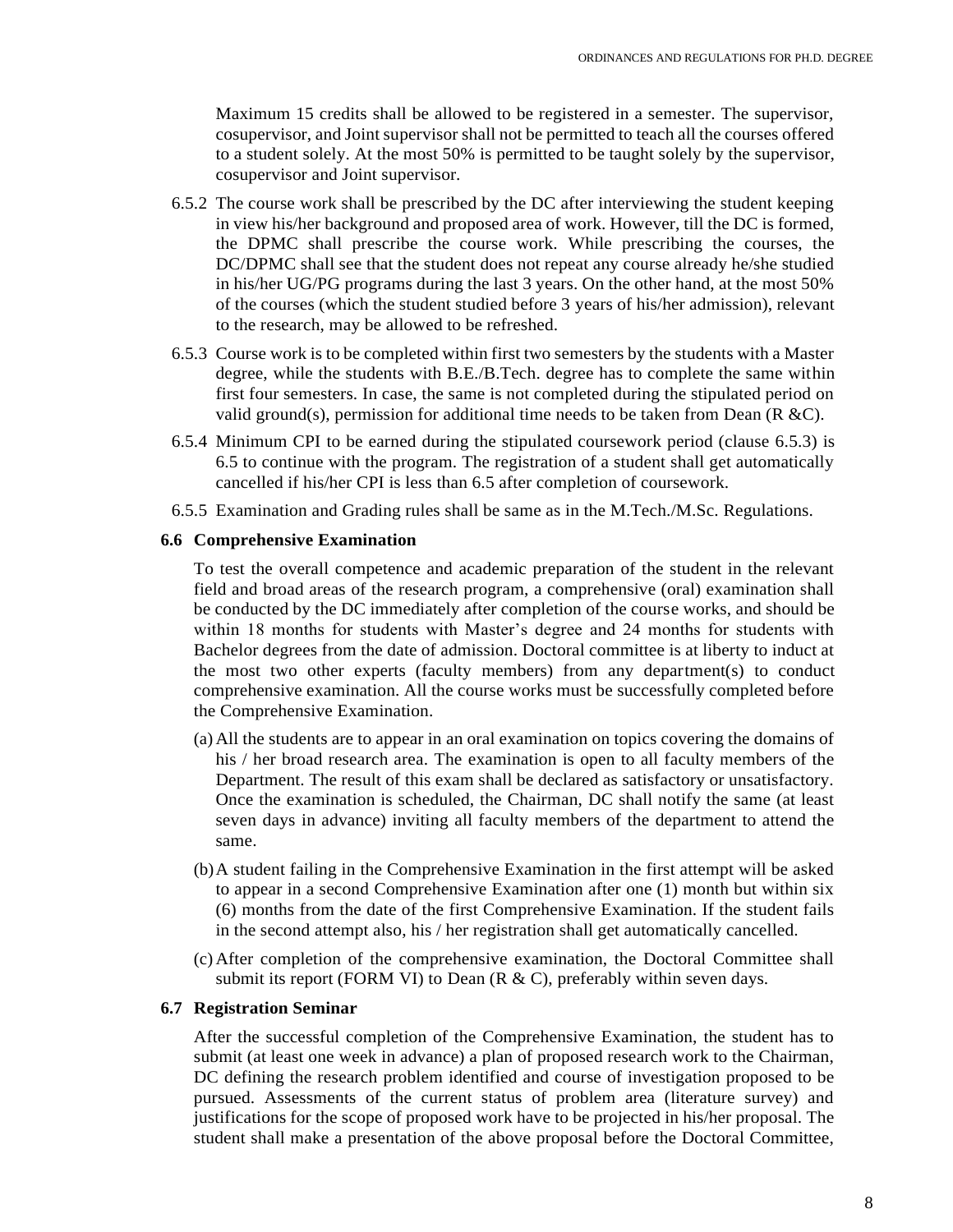preferably within 6 months after successful completion of the comprehensive examination and the report (FORM VII) shall be sent to Dean (R & C) for approval.

### **6.8 Progress Review**

There shall be a continuous monitoring of the progress of a student's work after his/her registration seminar is over. If a student completes the registration seminar in i<sup>th</sup> semester, then starting from the  $(i+1)^{th}$  semester onwards, he/she has to present his/her progress in the given semester before the DC. At the same time, the progress report containing an introduction highlighting his/her previous progress (till the starting of the reporting period) and the salient features of the progress during the reporting period shall have to be forwarded to Dean  $(R & C)$  in the given format (Annexure II).

### **1. Satisfactory Progress**

Once the progress is found to be satisfactory, he / she shall be allowed to register in the next semester.

### **2. Unsatisfactory Progress**

- (i) If the progress as assessed above is found unsatisfactory during his/her program for the:
- First time, he/she shall be allowed to continue with the program.
- Second time at any stage, his/her registration shall be terminated or assistantship /scholarship (if any) shall be withdrawn subject to approval by Chairman, Senate and duly notified by Dean( $R\&C$ ). However, in the event of cancellation, he/she may appeal not later than 3 months from the date of notification to Chairman, Senate for continuation with program as well as scholarship/assistantship (if any). Decision of the Chairman, Senate shall be final and binding in this regard.
- (ii) The progress of a student shall be considered to be unsatisfactory if he/she does make the presentation or does not submit the progress report.

## **6.9 Enrolment**

- a)Students of all categories in the Ph.D. program will have to enroll in person in each semester on the stipulated date till the submission of their thesis, failing which a late fine is to be paid.
- b)They are required to pay the prescribed fees within stipulated date still the submission of the thesis.
- c)On genuine and exceptional grounds, Chairman, Senate on recommendation of the DC, Chairman, DPMC, and Dean  $(R \& C)$  may allow a student to drop upto a maximum of two semesters during his/her entire program. Period of such drop is also counted towards the prescribed limits (minimum and maximum) of the program. No assistantship shall be provided during the dropped period.

### **6.10 Cancellation of Registration**

The Ph.D. registration of a student is liable to be cancelled for any of the following reasons:

- (a) Consistent lack of progress in research as described in 6.8.
- (b) Violation of Discipline and Conduct Rules of the Institute (as given in the Regulations for the B.Tech. Program).
- (c) Non submission of the thesis within the stipulated period.
- (d) Non conformity with the regulations of the program.
- (e) Giving false information at the time of application /admission.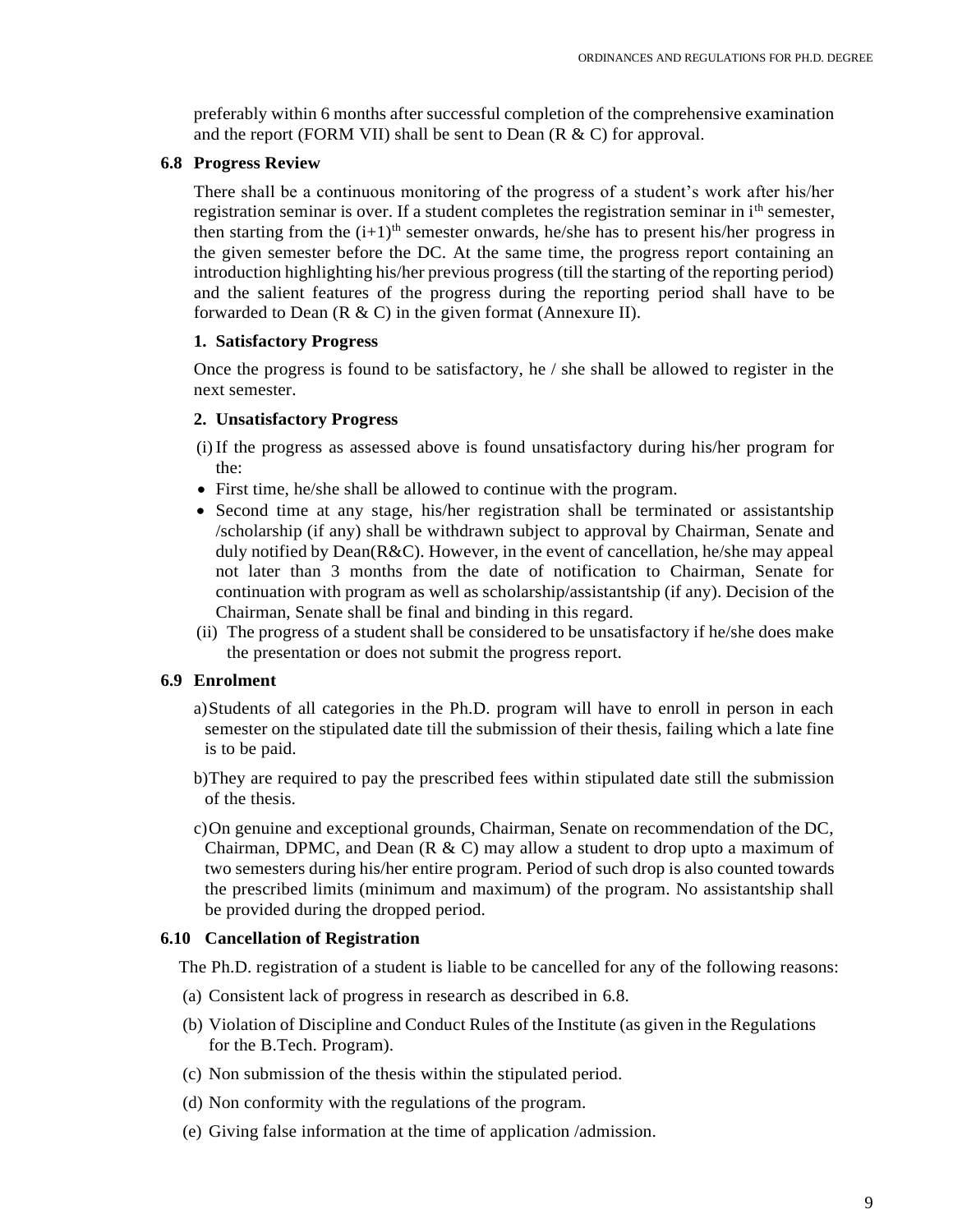- (f) SPI/CPI falls below the minimum specified value.
- (g) Any student, who concurrently registers for any other degree (may be at another Institute) shall be automatically deregistered.

#### **6.11 Minimum Duration of the Ph.D. Program**

The minimum duration of the Ph.D. Program, excluding dropped semester(s) / maternity leave, will be as follows:

- (a) Full-time students with Post Graduate degree shall have to be enrolled for a minimum period of four semesters.
- (b) Part-time students with Post Graduate degree shall have to be enrolled for a minimum period of six semesters.
- (c) Full-time students with Bachelor degrees shall have to be enrolled for a minimum of period of six semesters.
- (d) Part-time students with Bachelor degrees shall have to be enrolled for a minimum of period of eight semesters.

#### **6.12 Maximum Duration of the Ph.D. Program**

The maximum duration of the Ph.D. Program, including all granted leaves, will be 6 years from the date of admission for full-time students and 7 years for part-time students. Unless the Senate otherwise allows, the registration of a student shall stand cancelled automatically after the expiry of stipulated duration.

#### **6.13 Presentation of Synopsis**

The minimum publication requirement for submission of the thesis is one journal paper in SCI / SSCI / SCOPUS.

Subject to the minimum duration requirement as in 6.11, student shall be asked to present the synopsis of the work as and when the DC feels that the work is worth enough for submission. The concerned Department may invite one external expert (within India) from outside the Institute. Proposal for such expert shall have to be initiated by the DC, recommended by the Chairman, DPMC and Dean  $(R \& C)$  for approval by Chairman, Senate.

#### **6.14 Thesis Submission**

Within three months of acceptance of the synopsis by the DC, the student shall prepare and submit the thesis, along with synopsis, as per guidelines on the Thesis preparation and submission (FORM VIII) to the Dean  $(R&C)$ . Before submission, the thesis are to be checked in Anti-Plagiarism software and the generated similarity index report duly signed by the student and countersigned by the concerned supervisor alongwith the Head of the Department also need to be submitted to Dean ( $R \& C$ ). As a standard practice, more than 15% plagiarism (other than the reference sections and the similarity part of the published portion (s) of the thesis) shall be counted towards plagiarism.

In case, the student is unable to submit the thesis within this stipulated deadline on valid ground(s), he/she has to apply to Dean (R & C) through DC for extension. Dean (R & C) may allow additional time (maximum one year) if he/she is satisfied with the ground(s) for extension sought.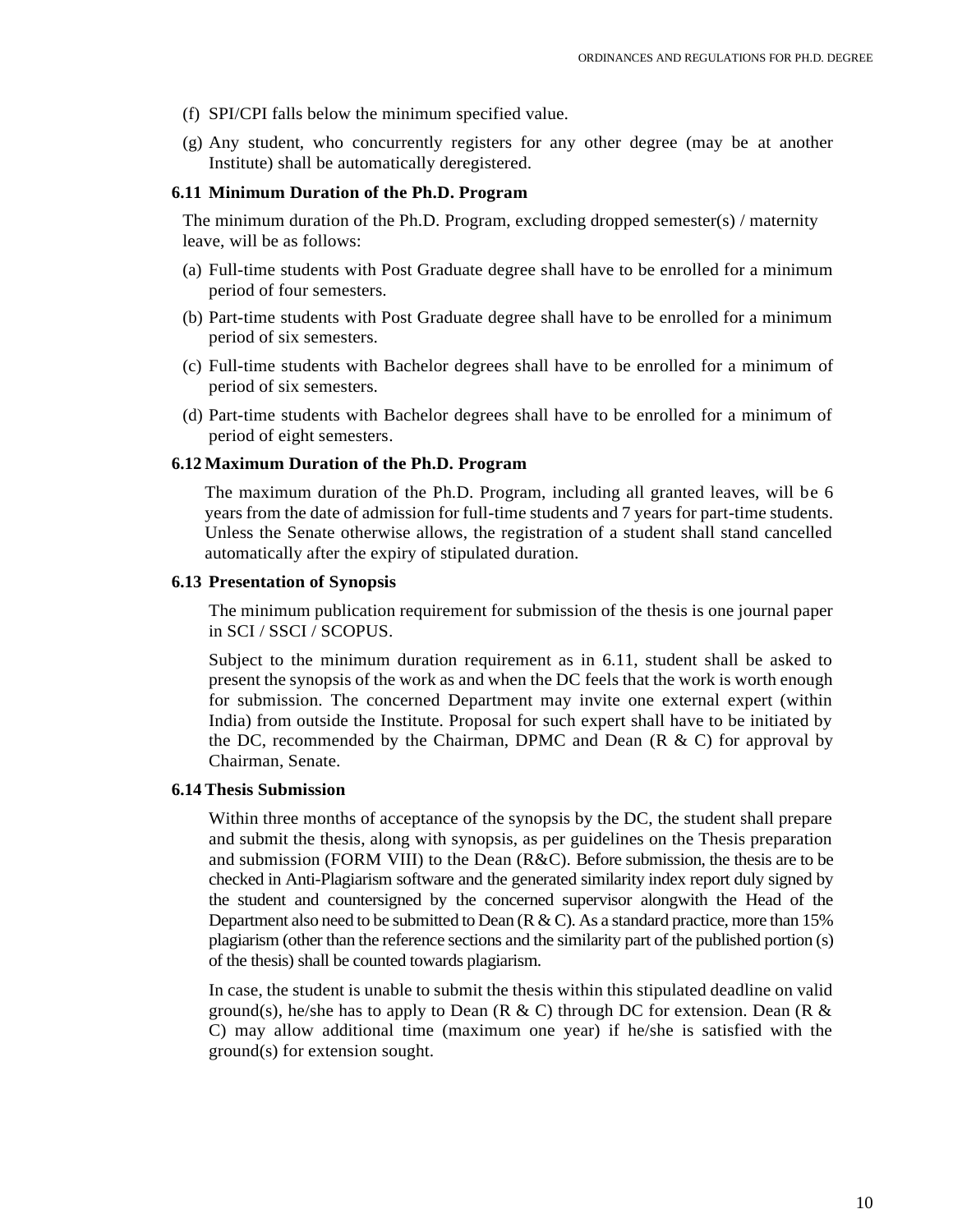## **7. Examiners of the Thesis**

After successful presentation of the synopsis, DC of the concerned student shall forward the panel of examiners. The panel should consist of minimum 08 examiners from India. Out of the 8 examiners, 1 or 2 examiner(s) may also be from abroad. All the examiners should preferably be at the level of Professor or equivalent. The panel of examiners must be submitted along with their designations and contact details in sealed envelope to Dean ( $R \& C$ ) as per the FORM IX. The panel should comprise of persons from reputed Academic Institutes/R&D organizations/Industries. Final examiners are selected by the Chairman, Senate from the panel. In case the Chairman, Senate is not satisfied with the panel, he/she may change the panel in consultation with Dean  $(R & C)$ .

## **7.1 Thesis Examinations and Reports**

- (a) Dean(R&C) is responsible for taking consent and sending copies of the thesis to two examiners approved by the Chairman, Senate from the panel of examiners in order of approval.
- (b) The examiners are expected to send the reports as per the format (FORM X) on the thesis within two months from the date of receipt of the thesis. However, if an examiner does not send the report within this time, a reminder shall be sent. If the report is not received within 3 months (from the original date of dispatch of the thesis), the appointment of the said examiner shall be deemed to have been cancelled. Dean (R & C) shall issue a cancellation of appointment letter to the examiner and refer the thesis to the next examiner from the approved panel. This process will continue till the approved panel is exhausted. However, if any one of the examiners did not send his/her report within 3 months, and sends a delayed report after cancellation of the appointment, the Chairman, Senate may revive the appointment of that examiner and consider his / her report.
- (c) A student becomes eligible for the award of the degree when both the examiners recommend the thesis for the award.
- (d) If an examiner suggests resubmission of the thesis for reexamination, the student is allowed to resubmit the thesis after due revision within the time stipulated by the DC. The revised thesis needs to be resubmitted for further action.
- (e) If one of the two examiners does not recommend the thesis for the award of the degree, the thesis shall be referred to the third examiner from the approved panel with permission from the Chairman, Senate. In case, the third examiner also does not recommend the thesis for the award, the degree shall not be awarded and the registration shall automatically get cancelled. However, in such cases, re-registration as a fresh student can be considered by the Institute.
- (f) Once the reports are favorable for the award of the degree, Dean  $(R & C)$  shall forward the reports/content of the report to the Supervisor, for consideration by the DC.
- (g) Identities of the thesis examiners are always confidential for the students. Supervisor / cosupervisor / Jt supervisor shall share with the students only the relevant (required for corrections in the thesis, queries to be answered etc.), portions of the report without disclosing the identities of the examiners.
- (h) Once the evaluation reports are favorable, the Defence should be conducted within 06 months from the date of issue of forwarding letter containing "Examiner's Reports on PhD Thesis" by the Dean (R & C) to the Supervisor / Head of the Department. In case, the student is unable to appear the Defence within 06 months, he/she has to apply to Dean ( $R & C$ ) with proper justification. The application should be recommended by the DC and Chairman, DPMC.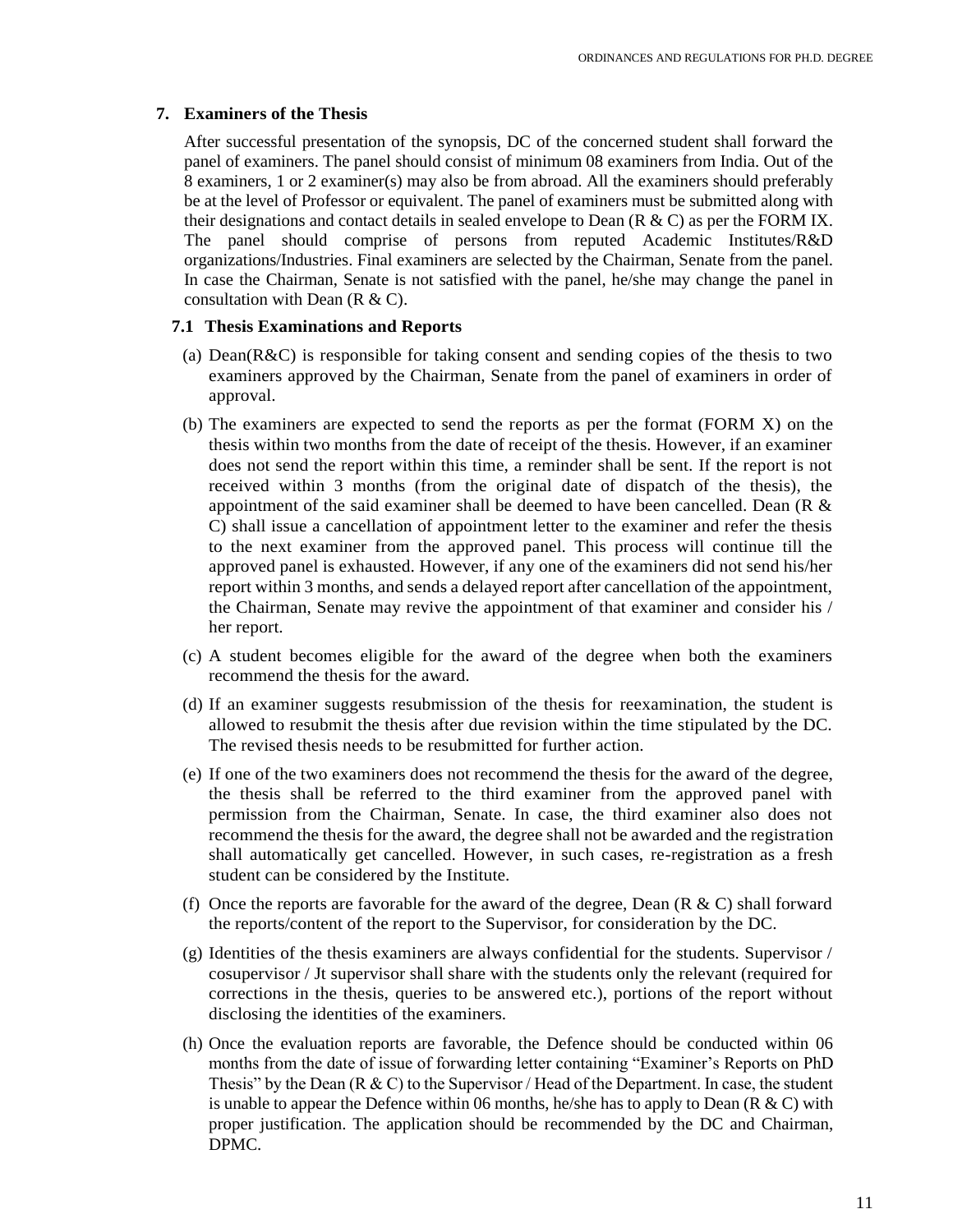On the basis of recommendation of the DC, Chairman, DPMC and Dean  $(R \& C)$ , the Chairman, Senate may extend the date of Defence on genuine ground.

(i) All other cases, not covered under these Regulations, shall be referred to the Senate for a decision.

### **7.2Formation of Defence Examination Board (DEB) and Conduct of Viva-Voce**

Once the reports are favorable and actions as in  $7.1(f)$  are taken, the DC shall consider the reports and initiate necessary action to incorporate the suggested changes, if any, in the thesis. In this regard, the student shall also submit para-wise replies of the questions raised/observations made by the examiners to the satisfaction of DC, which shall be forwarded to Dean( $R \& C$ ) alongwith FORM XI. The process for nomination of the Chairman, Senate in the DEB shall be initiated by the supervisor, forwarded by Chairman, DPMC through Dean( $R\&C$ ). After getting the nomination (FORM XI), the Chairman, DPMC shall constitute the Defence Examination Board (DEB) as per format (FORM XII) and shall forward the same to Dean  $(R & C)$  at least 15 days in advance to conduct the viva voce. Thereafter, the Dean  $(R & C)$  shall notify the schedule of defence examination at least 10 days in advance. The subsequent activities of conducting the viva voce shall be taken care by the concerned Head of the Department / Supervisor.

Once the DEB is formed and notification has been issued, the student appears the vivavoce examination, also known as defence of the thesis, where he/she makes a presentation of his/her thesis in front of the DEB. During the defence, the student also answers the queries raised to the satisfaction of the DEB. The viva-voce is also open to all interested faculty members and students of the Institute.

(a)Composition of the Defence Examination Board

|       | Chairman, DC                                                                                                                                                                                | Chairman                                      |
|-------|---------------------------------------------------------------------------------------------------------------------------------------------------------------------------------------------|-----------------------------------------------|
| (ii)  | One examiner of the thesis within the country or an<br>approved expert from the panel of examiners, to be<br>recommended by supervisor through Dean(R&C)and<br>approved by Chairman, Senate | Member<br>(nominee of<br>Chairman,<br>Senate) |
| (iii) | All other members of the DC                                                                                                                                                                 | Member                                        |

- (a) After conduct of the viva-voce examination and ensuring that the candidate has replied all the queries satisfactorily, the DEB shall submit its report to Dean  $(R&C)$  as per format in FORM XIII in a sealed envelope superscribing, "DEB Report of name: and registration no. \_\_\_ ".
- (b)If the DEB finds the performance of the student unsatisfactory, the student will be asked to reappear for another viva-voce examination at a later date (not earlier than a month and not later than six months from the date of the first examination).
- (c)If the DEB evaluates performance of the student as unsatisfactory on the second occasion also, the matter shall be referred to the Senate for a decision.
- (d)The DEB may also recommend revisions to be made in the final version of the thesis after taking into considerations the suggestions of the examiners who evaluated the thesis and the discussion at the viva-voce examination. In such cases, the Chairman, DC shall forward the report to the Dean( $R&C$ ) certifying that he recommended revisions by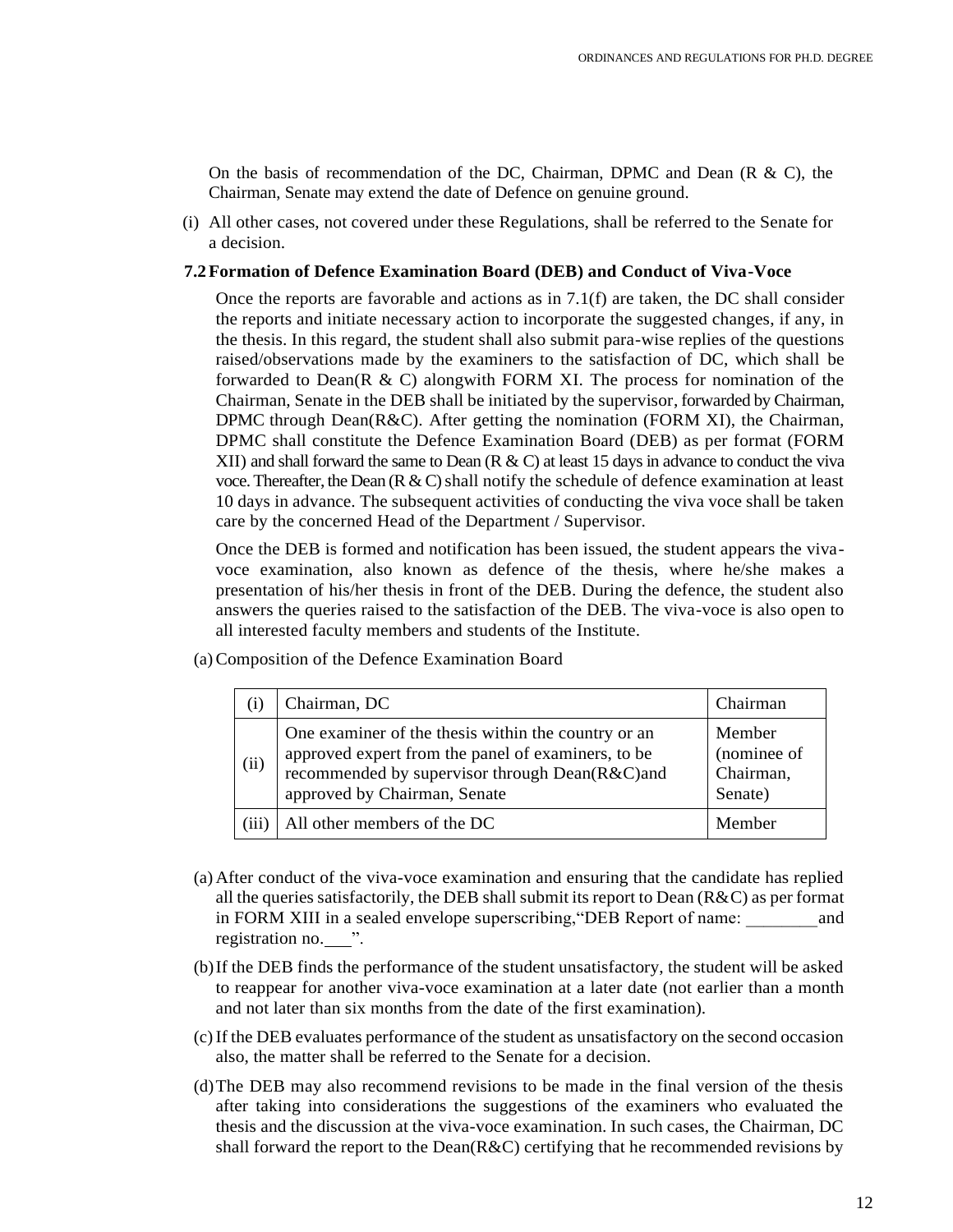the DEB have been incorporated in all copies of the thesis.

## **8. Award of Ph.D. Degree**

If the performance of the student in the viva-voce Examination is satisfactory, he/she will be awarded the Ph.D. degree on recommendation of the Senate, and with the approval of the Board of Governors of the Institute. However, immediately after satisfactory completion of the viva-voce, a provisional certificate may be issued on recommendation of the Dean (R  $\&$ C) and with approval of the Chairman, Senate, if requested by the student. In case, the performance is not satisfactory, no degree shall be awarded and his/her registration shall stand cancelled.

## **9. Conduct and Discipline**

Conduct and Discipline of B.Tech. regulations are also applicable to Ph.D. students, except the role of Dean (Academic) is to be played by Dean (R & C).

## **10. Grievance Redressal**

Grievances from any stakeholders of the program shall be addressed in the following order: Head, Dean  $(R & C)$ , Director, and finally the Senate. Decision of the Senate shall be final and no further appeal shall be entertained.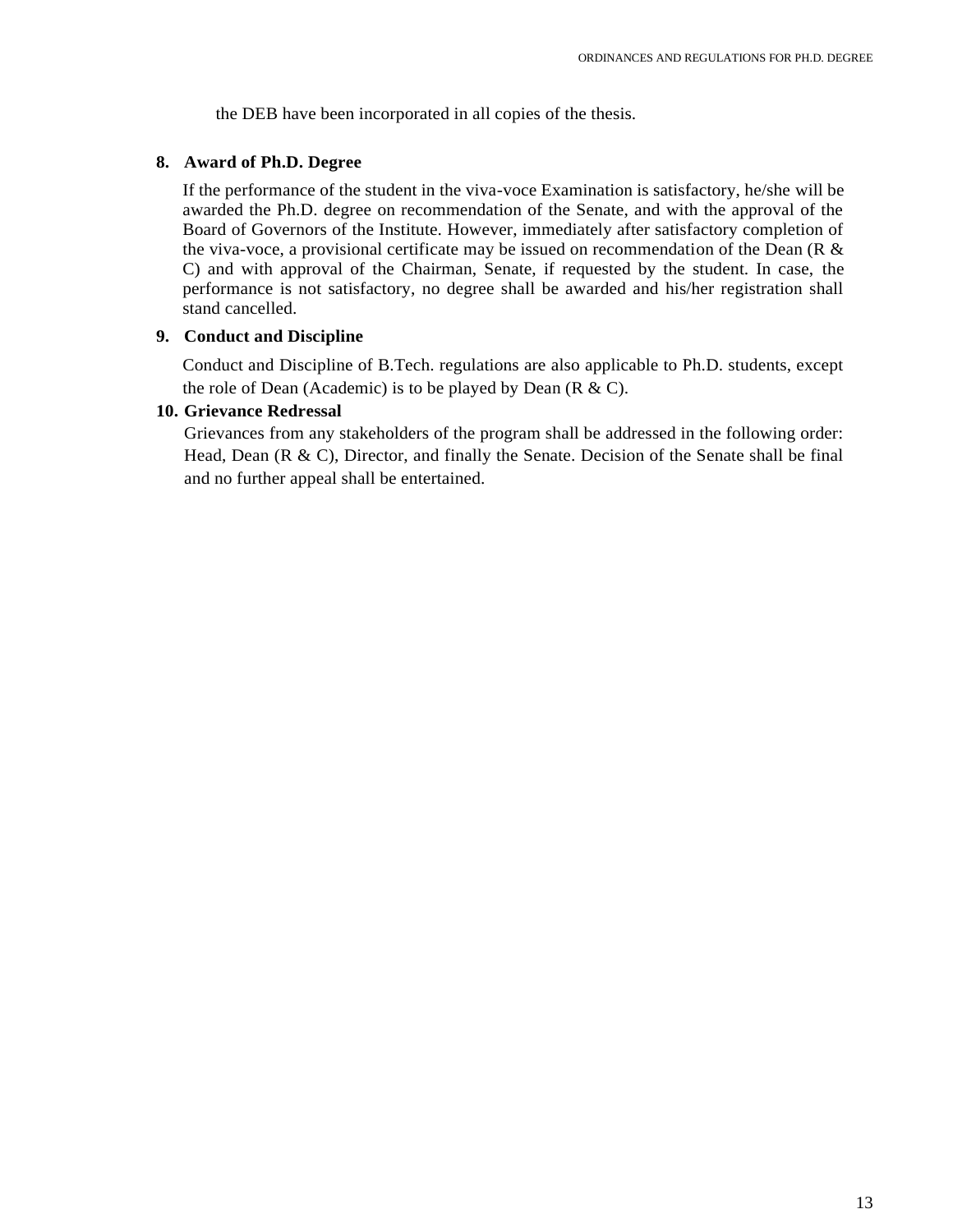#### **Annexure A**

#### **NATIONAL INSTITUTE OF TECHNOLOGY SILCHAR Regulations for the conferment of the Honorary Degree of Doctorate of Philosophy (Ph.D. – Honoris Causa)**

#### 1. **PREAMBLE**:

National Institute of Technology Silchar confers Honorary Doctorate Degrees (Ph.D.–Honoris Causa) as a mechanism to uphold and maintain the highest standards of excellence. Only such individuals who have distinguished themselves through exceptionally outstanding achievements in their chosen area of activity, which can be looked upon as exemplary standards of excellence for the faculty and students of National Institute of Technology Silchar and the society at large, shall be honored with such awards.

#### 2. **NUMBER OFAWARDS**:

The number of such awards shall be limited to at the most only one per year. However, under exceptional circumstances, Senate may consider honouring more than one person in a given year under consideration. Such deviations may be recorded in writing by the Senate.

#### 3. **GENERALGUIDELINES**:

Candidates for the award of Honorary Doctorates should be chosen to ensure that the most worthy candidates are honored for their exemplary contribution to Academics, Profession, and Society.

### 4. **CATEGORIES**:

Nominations for Honorary Doctorates should be based on one or more of the following:

- Excellent Academic Distinction;
- Outstanding Professional Achievement;
- Exceptional Contribution to the Society.

### 5. **CRITERIA**:

The following criteria should apply in considering nominees for Honorary Doctorates:

- $\triangleright$  Individual achievement and worth should be the prime criteria.
- $\triangleright$  The award of the degree should be made to persons distinguished in the arts, the sciences and the technologies, business, industry, the professions, sport, social and service to society.

### 6. **RESTRICTIONS**:

- (i) Honorary doctorates recognize an individual, not an office or position. So far as possible, there will be an effort to ensure that the persons honored represent a variety of fields of endeavor. No more than one honorary degree will be approved in any one year with the exceptions cited in para-2 above. Honorary degrees will be awarded at the Convocation, and the recipient must be present to receive the award.
- (ii) Honorary doctorates are not awarded:
- In absentia
- posthumously
- to current employees of the Institute
- to individuals who have direct political, legal, management/administrative or budgetary authority over the Institute.
- in consideration of any past, present, or future gift or other benefaction to the Institute.

### 7. **PROCEDURE**:

- Nominations shall be invited by the Director of the Institute from amongst the faculty, members of the Senate and the Board of Governors.
- All nominations shall be made in writing, signed by atleast TWO Nominators and seconded by another TWO members of faculty or TWO members of the Senate or TWO members of the Board of Governors.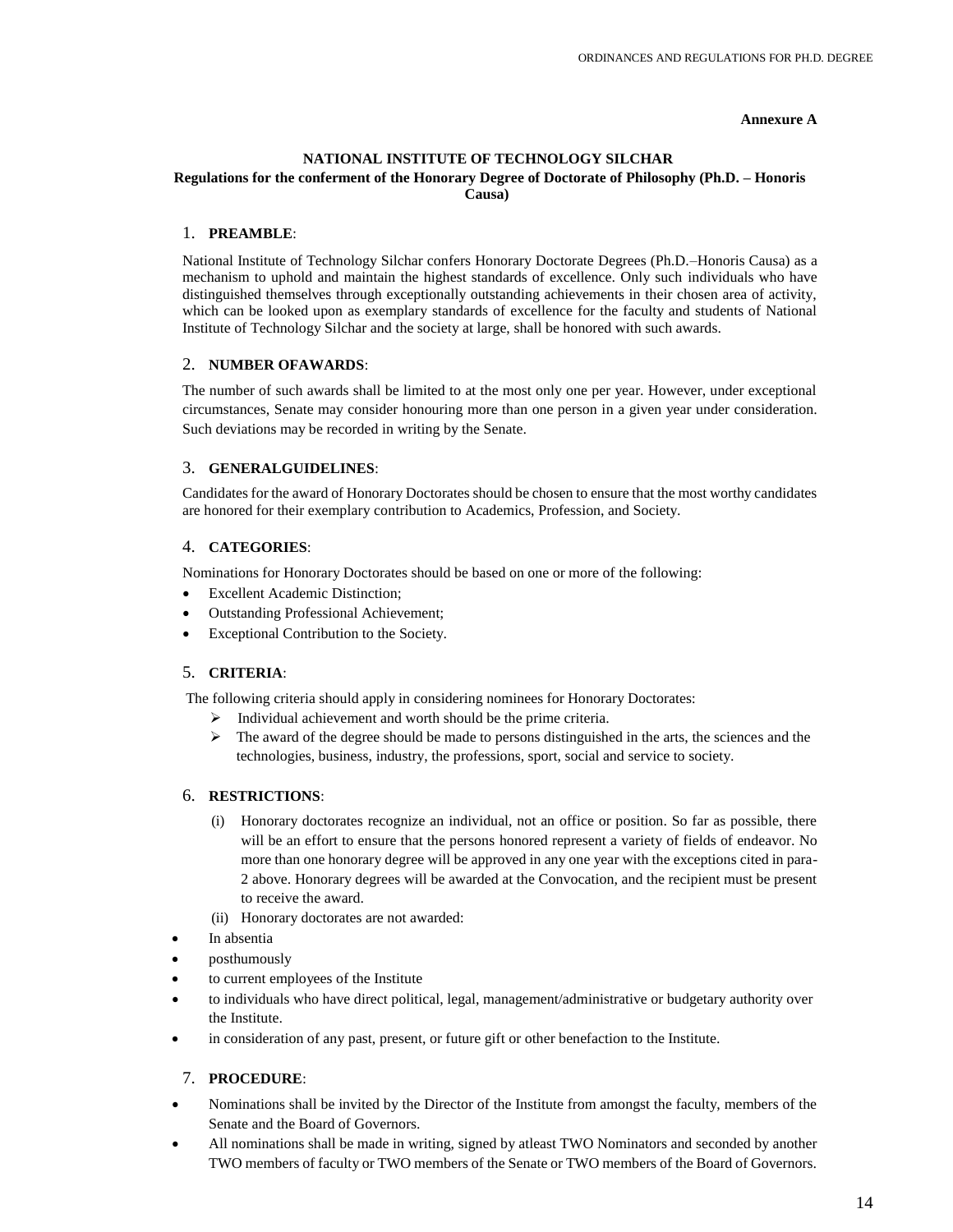- All nominations shall be forwarded to the Chairman, Nomination Committee appointed by the Senate.
- The Nomination Committee will collect all the supplementary information required for evaluation of each candidate.
- The Nomination Committee shall recommend at the most three names to the BOG in the order of priority for the award.
- The BOG shall consider the nomination and decide and do the needful in contacting the approved candidate for obtaining acceptance.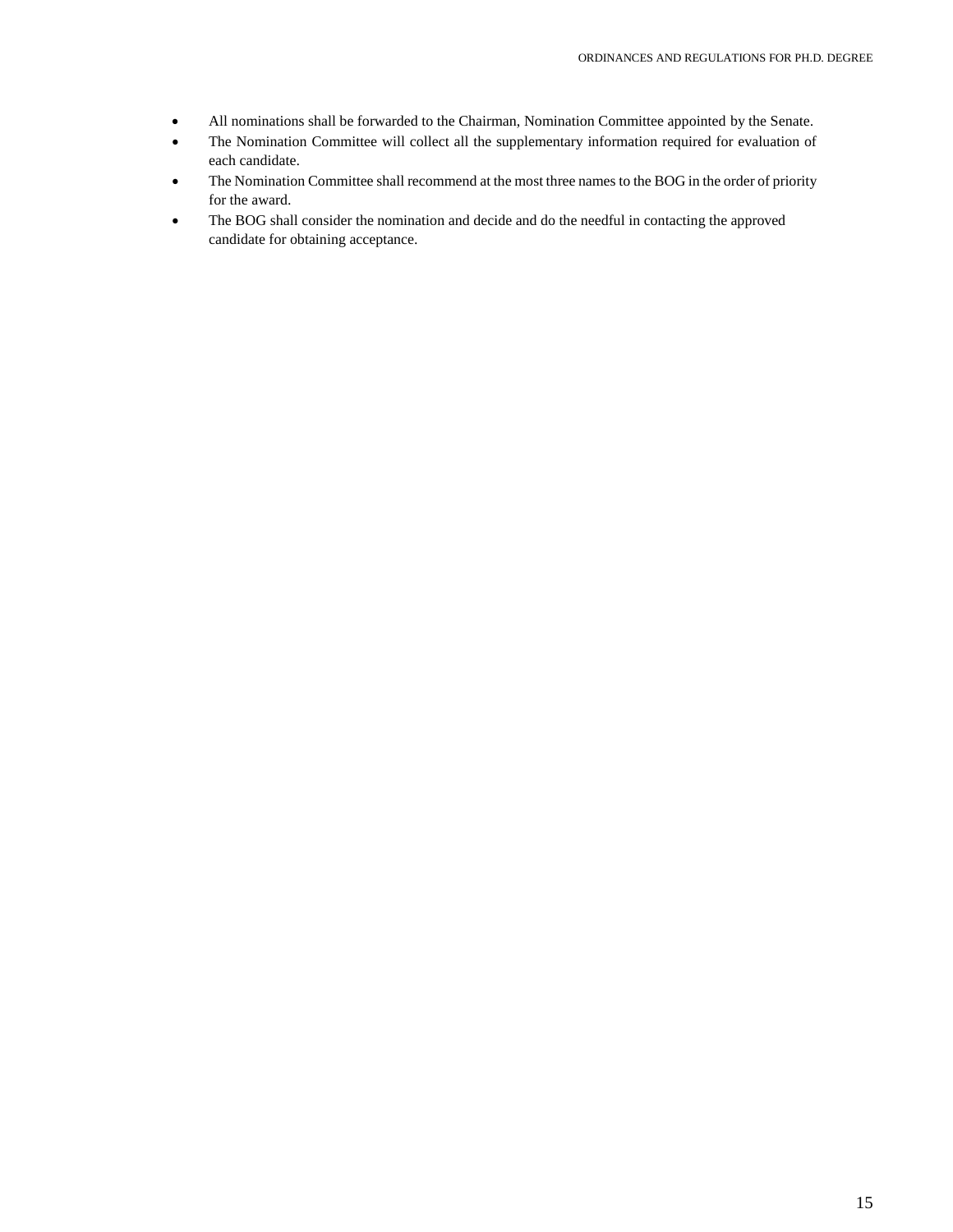#### **Annexure I**



#### **NATIONAL INSTITUTE OF TECHNOLOGY SILCHAR**

DEPARTMENTAL PH.D. MONITORING COMMITTEE (DPMC)

Name of the Department:

## **COMPOSITION**

| (i)   | Head of the Department (ex-officio)                                                                                                                                                                                | Chairman                |
|-------|--------------------------------------------------------------------------------------------------------------------------------------------------------------------------------------------------------------------|-------------------------|
| (ii)  | One faculty member of the department to be nominated by the Head of the<br>Department                                                                                                                              | Member and<br>Secretary |
| (iii) | At least three faculty members of the department to be nominated by the<br>departmental faculty members in a departmental meeting                                                                                  | <b>Members</b>          |
| (iv)  | One faculty member from any department, to be nominated by the Chairman,<br>Senate.                                                                                                                                | Member                  |
| (v)   | One regular Ph.D. scholar of the department, to be nominated by the Head.<br>He/she can participate only in major policy decision process, not involving a<br>particular case, for Ph.D. program of the department | <b>Members</b>          |

In case, there is a lack of sufficient suitable faculty members in the department, the department may nominate members from other allied department, with consent of the concerned member(s) and approval from Dean (R& C). Formation of new committee / nomination of new members is to be communicated to Dean(R&C).

#### **Tenure:**

Two years for faculty members and one year for student members.

#### **Functions:**

- (i) To oversee the conduct of the departmental Ph.D. programs.
- (ii) To ensure academic standard and excellence of the Ph.D. work of the department.
- (iii) To consider and recommend to Dean (R & C) all matters related to the Ph.D. program of the department.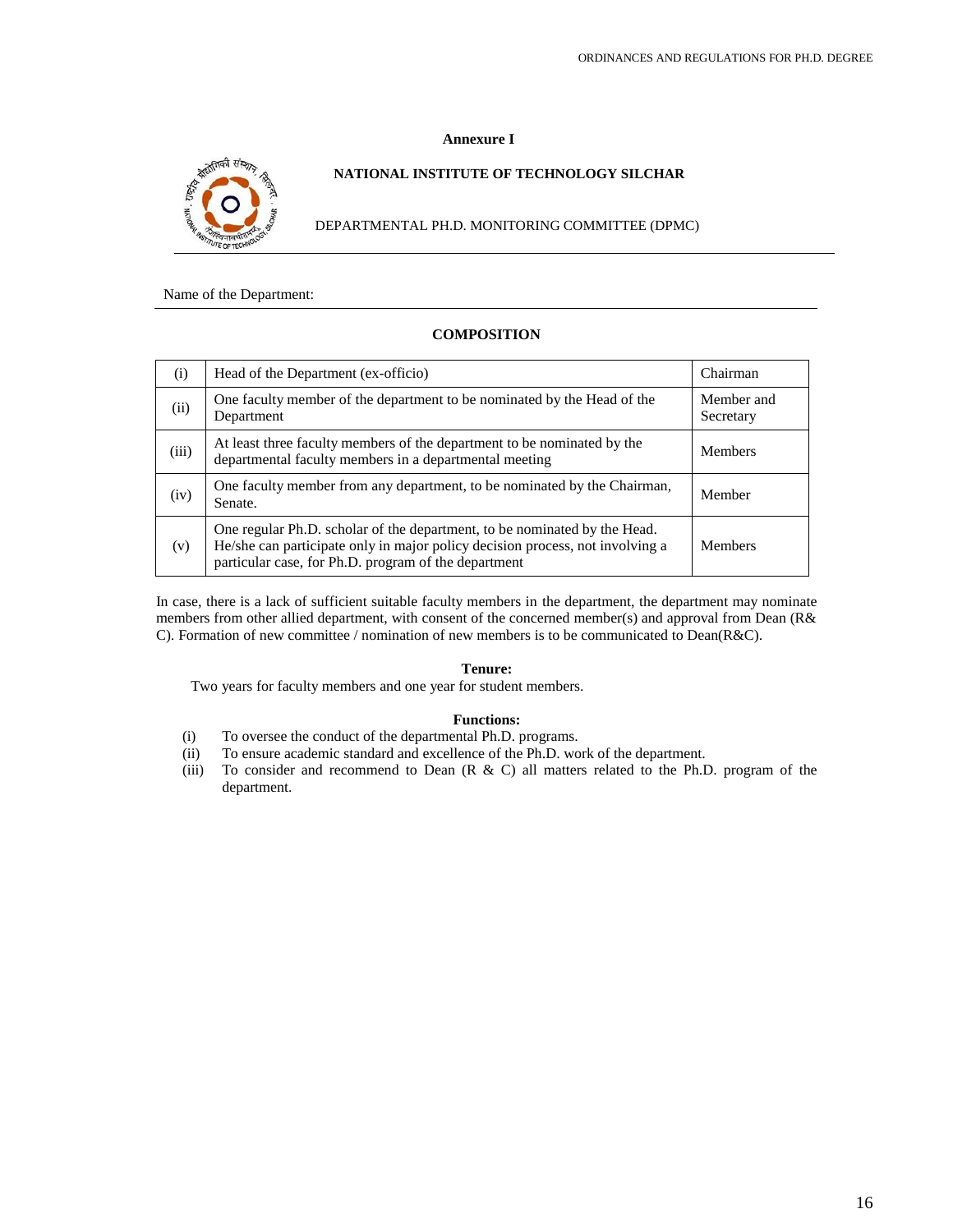#### **Annexure II**



### **NATIONAL INSTITUTE OF TECHNOLOGY SILCHAR**

PH.D. PROGRESS REPORT

Name of Supervisor:

Name of Cosupervisor/Jt supervisor:

Reporting period: (July-December/January-June, year)

| Name of the student                                                                                     |                |
|---------------------------------------------------------------------------------------------------------|----------------|
| Registration no                                                                                         |                |
| Date of admission                                                                                       | $\ddot{\cdot}$ |
| Date of Registration Seminar                                                                            |                |
| Nature of Registration (Full time/Part time) :                                                          |                |
| Department                                                                                              |                |
| <b>Reporting Semester</b>                                                                               |                |
| Seminar/workshop/conferences attended<br>during the reporting semester (attach<br>supporting documents) |                |
| Publications during the reporting semester<br>(attach supporting documents)                             |                |
| Date of progress assessment                                                                             |                |

I. Introduction (maximum 300 words):Attachment

II. Progress During the Reporting Period: Attachment

----------------------------- (Signature of the student)

Recommendation of the DC (*strike out whichever is not applicable*)

- 1. The reported progress is presented in front of the DC and certified to be (satisfactory/unsatisfactory)
- 2. May continue with the program with/without assistantship

#### **Signature of the members of Doctoral Committee**

(Name) (Name) (Name) (Name) (Name)

Supervisor Cosupervisor/Jt supervisor

Member Member Chairman

Forwarded to Dean (R & C)

Signature and seal of the Chairman, DPMC

Copy is to be given to the student

<sup>\*</sup> Joint supervisor may not attend the progress seminar; however, his / her comment should been closed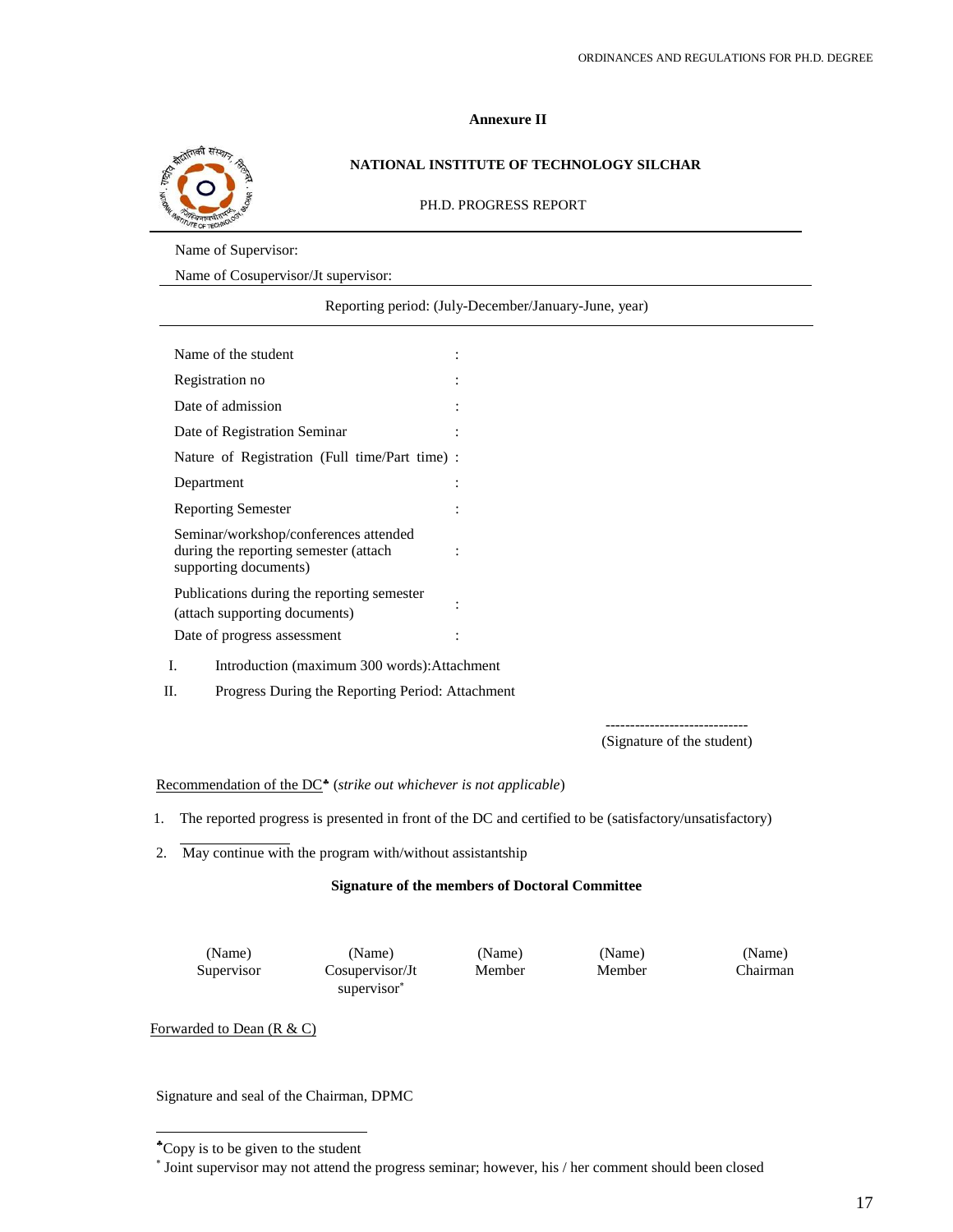### **FORM I**

### **SPONSORSHIP LETTER FOR FULL-TIME PH.D. PROGRAM**

(Should be typed on the letter head of the sponsoring organization)

Reference No.

Date:

To

The Director National Institute of Technology Silchar Assam788010

#### **Sub: Sponsoring an Employee for Ph.D. Program**

Dear Sir,

We here by sponsor the candidature of Mr./Ms./Mrs.

Designation: who is a regular employee in our organization, for joining Ph.D. Program

in the department of at your Institute as a full-time student.

It is certified that he/she has completed two years of service in our organization as a regular employee.

He/she has gained experience in the field(s)

If selected, we shall relieve him/her from his/her duties to join the program during the first three years of the Ph.D. Program.

**Signature and Seal of the Sponsoring Authority**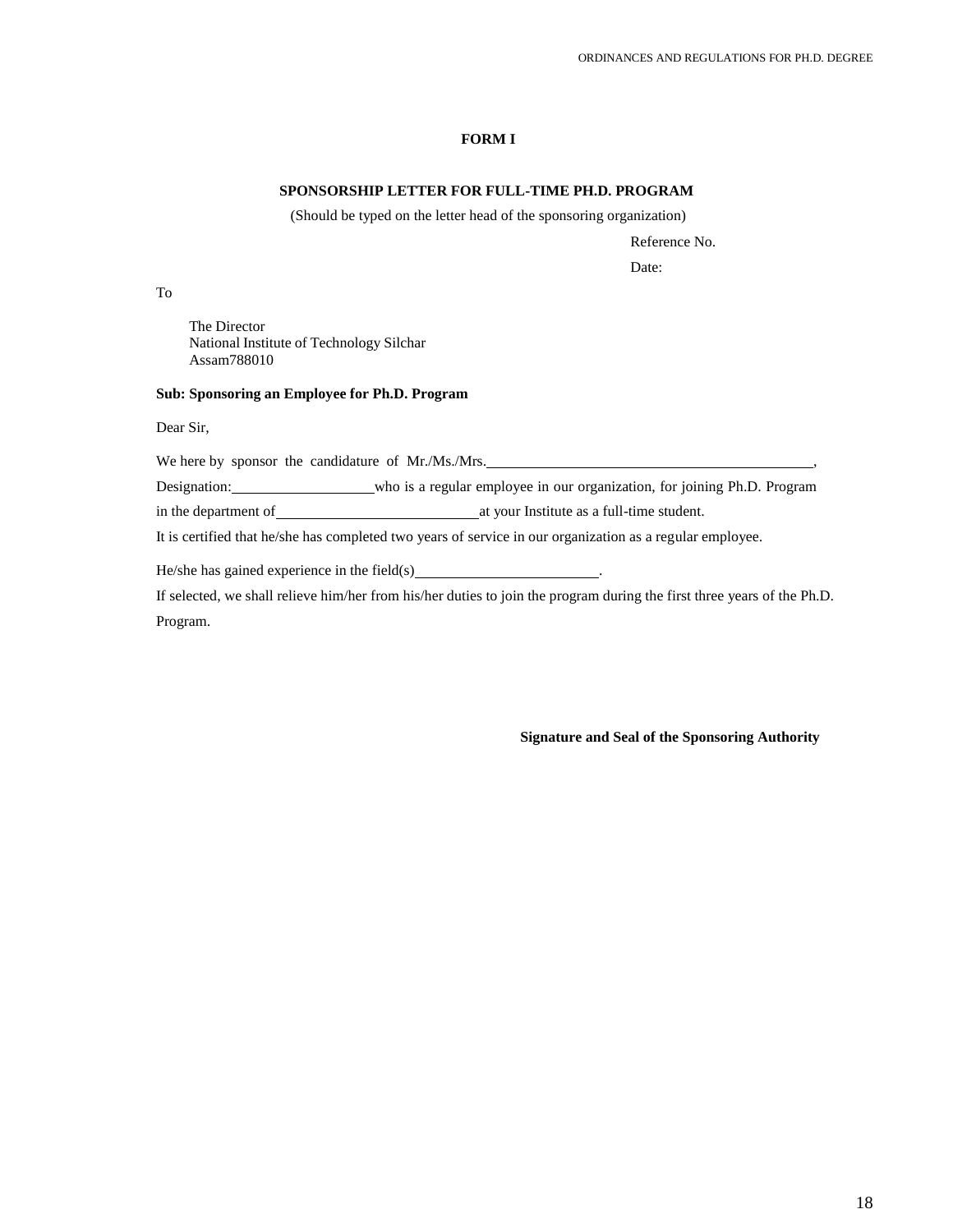### **FORM II**

#### **No Objection Certificate for Part-Time Students**

(Should be typed on the letter head of the sponsoring organization)

Reference No.

Date:

To

The Director

National Institute of Technology Silchar Assam 788010

#### **Sub: No objection Certificate**

Dear Sir,

We have no objection if Mr./Mrs/Ms. 6. (2012) 1996 1997 10:30 AM and the U.S. (2014) 1997 10:30 AM and the U.S. (2014) 1997 10:30 AM and the U.S. (2014) 1997 10:30 AM and the U.S. (2014) 1997 10:30 AM and the U.S. (2014) 1 an employee/project staff in our organization, is admitted to the Ph.D. Program in the department of at your Institute as a part-time student.

It is certified that he/she has completed one year of service in our organization. If selected, we shall sanction him/her leave of absence to attend classes/research work at NIT Silchar during the Ph.D. program.

**Signature and Seal of the Sponsoring Authority**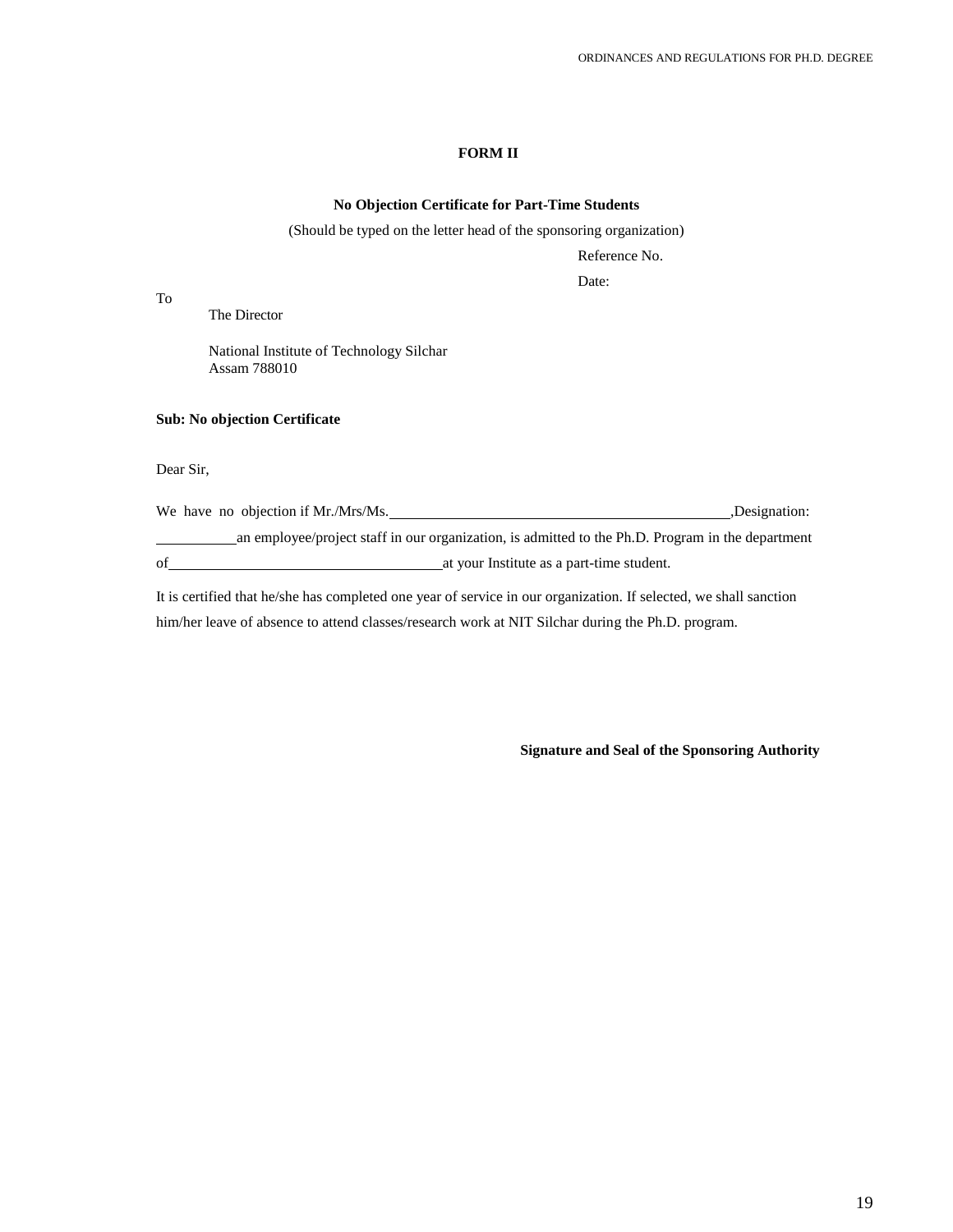

### **FORM II-A**

**No Objection Certificate for Admission into Ph.D. Program (Project Staff)**

Reference No.

Date:

The Director National Institute of Technology Silchar Assam 788010

**Sub: No objection Certificate**

Dear Sir,

To

| We have no objection if Mr./Mrs/Ms.                               |  |  |  |  |                      |  |  |                                                                                 | ,Designation:                                      |
|-------------------------------------------------------------------|--|--|--|--|----------------------|--|--|---------------------------------------------------------------------------------|----------------------------------------------------|
|                                                                   |  |  |  |  |                      |  |  | a project staff, under the project: (title of the project), Sanction letter no. |                                                    |
|                                                                   |  |  |  |  | in the department of |  |  |                                                                                 | s is admitted to the Ph.D. Program in the          |
| department of                                                     |  |  |  |  |                      |  |  |                                                                                 | of NIT Silchar as a Group-B Regular student. It is |
| certified that the said project shall continue for one more year. |  |  |  |  |                      |  |  |                                                                                 |                                                    |

If selected, we shall allow him/her to attend classes/research work under the said project at NIT Silchar during the Ph.D. program without affecting normal project work assigned to him/her.

Signature of Project Investigator (Name)

Signature of Dean (R & C)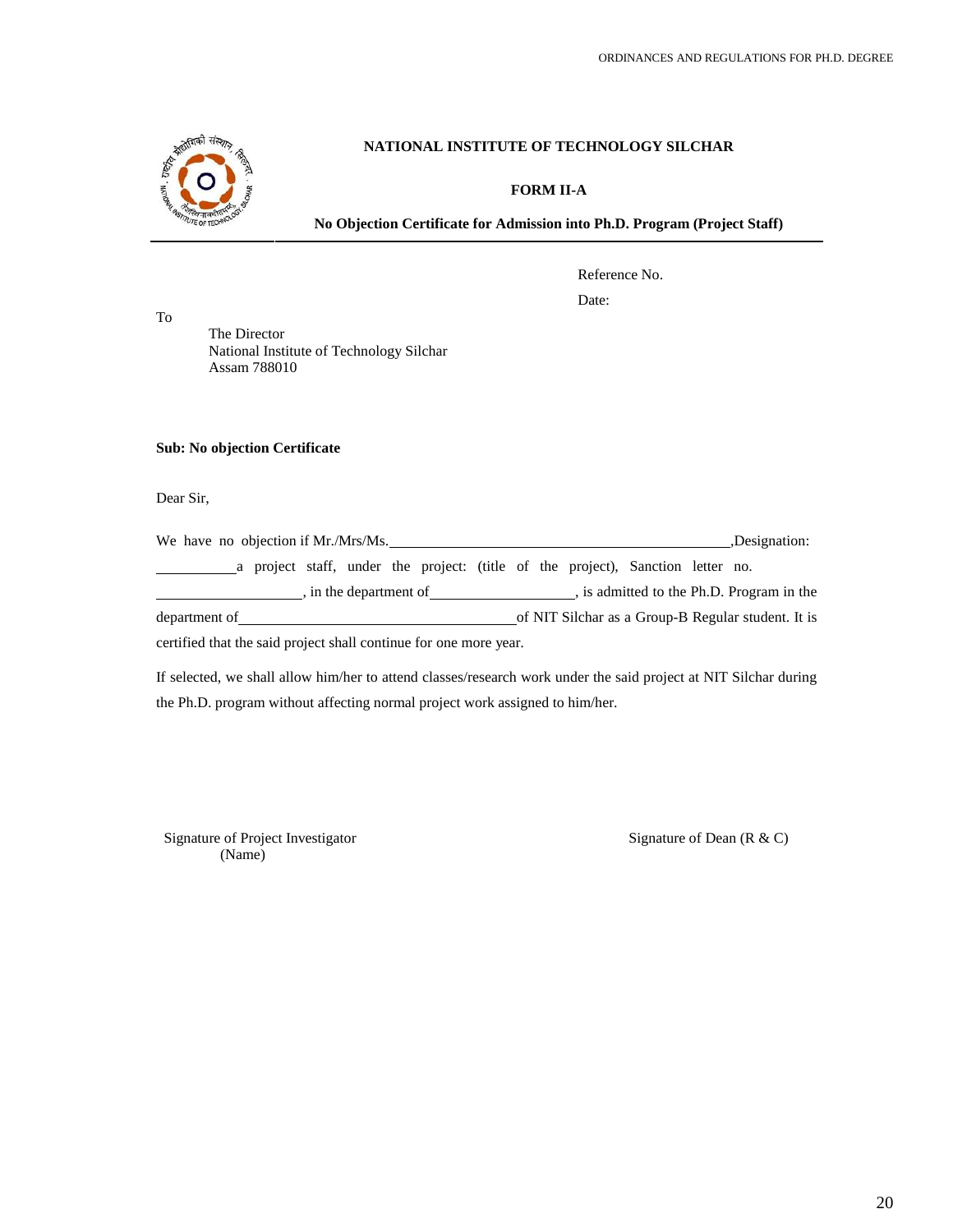

## **FORM II-B**

**No Objection Certificate for Admission into Ph.D. Program (Institute Employee)**

Reference No.

Date:

| It is certified that we have no objection if Mr./Mrs/Ms. |                                                                                  |  |  |  |
|----------------------------------------------------------|----------------------------------------------------------------------------------|--|--|--|
| Designation:                                             | a (regular / contractual) employee                                               |  |  |  |
| of this Institute, working in the department of.         | ,我们也不能在这里的时候,我们也不能会在这里,我们也不能会在这里的时候,我们也不能会在这里的时候,我们也不能会在这里的时候,我们也不能会在这里的时候,我们也不能 |  |  |  |
| is admitted into the Ph.D. Program in the department of  |                                                                                  |  |  |  |
| at this Institute as a part-time student.                |                                                                                  |  |  |  |

If selected, he/she shall be allowed to attend classes/research work without affecting normal duties assigned to him/her.

Signature of Head (Department:.......) Signature of Director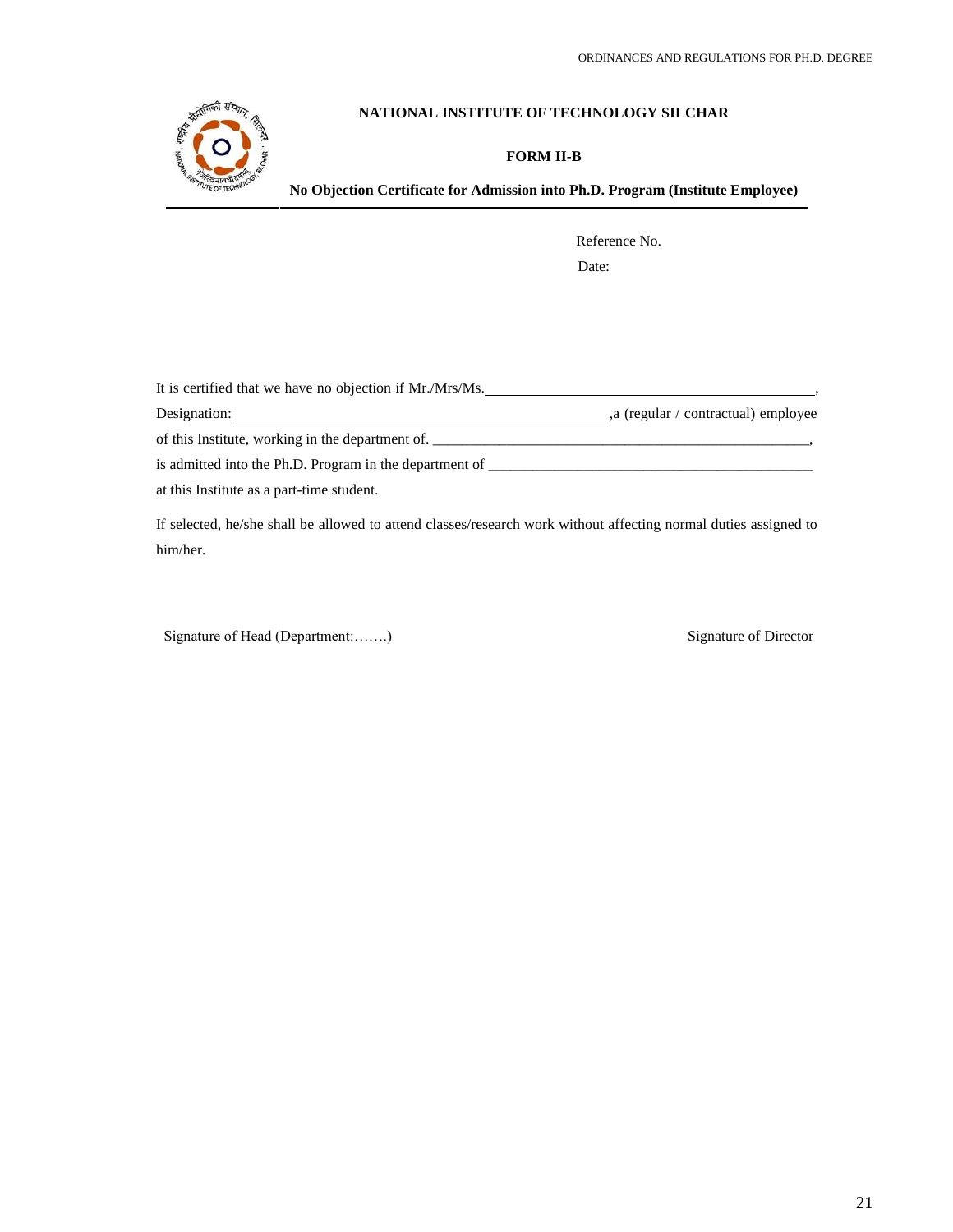### **FORM III**

#### **Sponsorship Certificate for External Registration**

(This should be typed on the letter head of the sponsoring organization)

Reference No.

Date:

To

The Director National Institute of Technology Silchar Assam 788010

#### **Sub: Sponsoring an Employee for Ph.D. Program under external registration**

- 1. Name of the sponsoring organization:
- 2. Address:
- 3. Name of the Candidate:
- 4. Designation of the applicant:
- 5. Present status of the applicant: (regular/year of completed service)
- 6. Department/Division/Center where research work is proposed to be done:
- 7. Name of the Local (Joint Supervisor): (Bio-data of the Local supervisor (Joint Supervisor) to be enclosed giving details of designation, qualification, research experience etc.)
- 8. Details of relevant facilities which will be made available to the candidate:
- 9. Statement of Local supervisor (Joint Supervisor):

Dear Sir,

If Mr./Mrs./Ms. is admitted to the Ph.D. program at National Institute of Technology Silchar, I agree to supervise his/her research program jointly with the Supervisor from NIT Silchar.

#### *Signature of Local supervisor (Joint Supervisor)*

| If Mr./Mrs./Ms.                                                                                                  | is admitted to the Ph.D. |  |  |
|------------------------------------------------------------------------------------------------------------------|--------------------------|--|--|
| program, we agree to relieve him / her to reside at NIT Silchar / around NIT Silchar during one/ two semester(s) |                          |  |  |
| of his /her Ph.D. program to complete his/her course work requirement.                                           |                          |  |  |

| Mr.Mrs.Ms.                                                                    | will be |
|-------------------------------------------------------------------------------|---------|
| permitted to carry out research at our organization under the guidance of Dr. |         |

leading to Ph.D. degree from NITSilchar. Necessary facilities will be provided for this purpose.

**Signature and Seal of the Sponsoring Authority**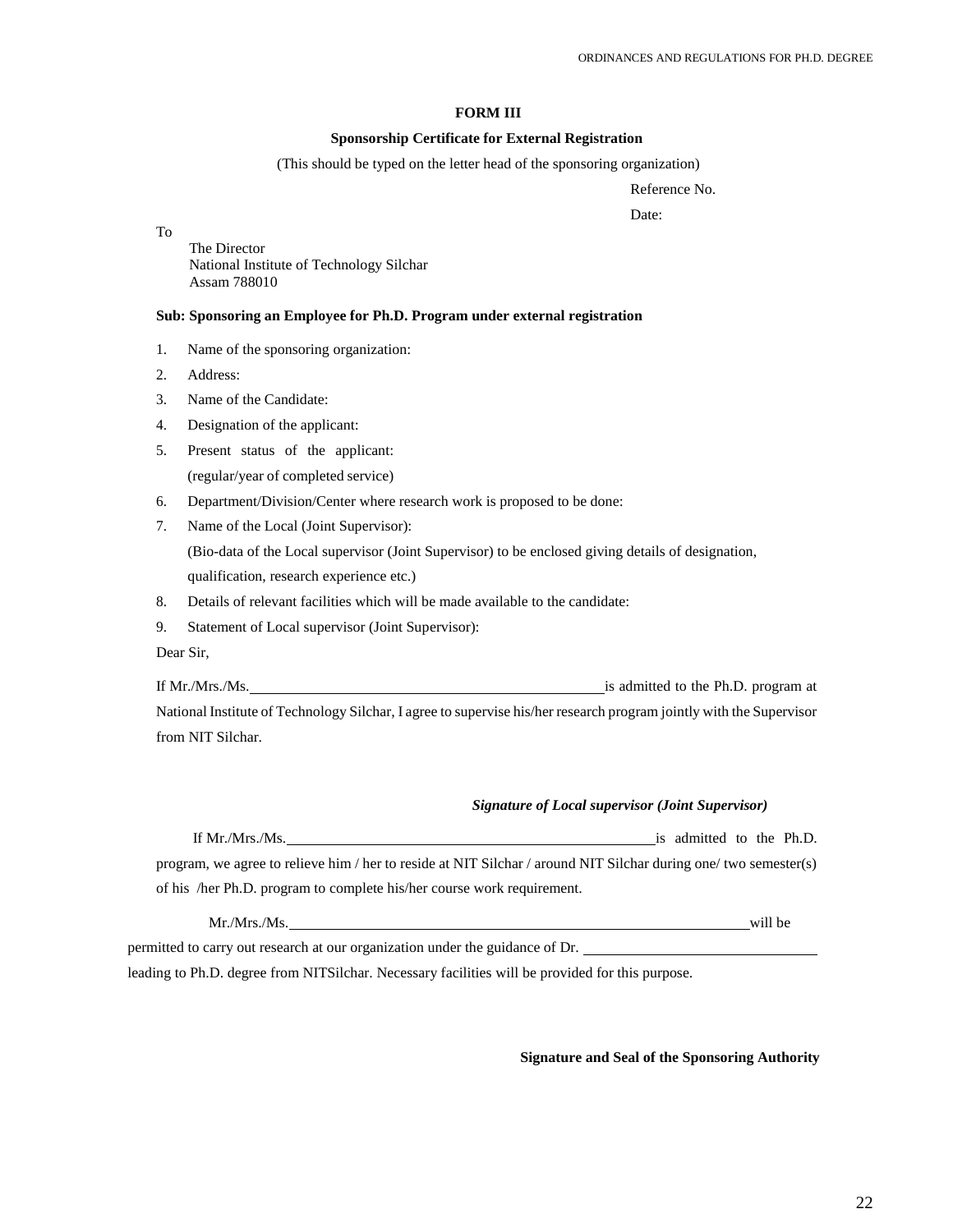

**FORM IV**

**Appointment of Supervisor / Cosupervisor /Joint Supervisor**

Name of the student :

| Registration no |  |
|-----------------|--|
|                 |  |

Date of admission :

Nature of Registration : (Full time/Part time)

Department :

## NAME OF SUPERVISOR/COSUPERVISOR/JOINT SUPERVISOR

| <b>Name</b> | <b>Designation</b> | Department/<br>Address* | Supervisor/<br>cosupervisor/Jt<br>supervisor | $\frac{1}{2}$ Signature <sup>†</sup> |
|-------------|--------------------|-------------------------|----------------------------------------------|--------------------------------------|
|             |                    |                         |                                              |                                      |
|             |                    |                         |                                              |                                      |

**Secretary, DPMC Chairman, DPMC**

Copy to:

- 1. Dean (R &C)
- 2. The supervisor
- 3. The co supervisor /Jt supervisor (if any)
- 4. The concerned student

Please write complete address for outside Jt supervisor

 $\hat{J}$ t supervisor may not sign; please enclose his/her bio-data and consent letter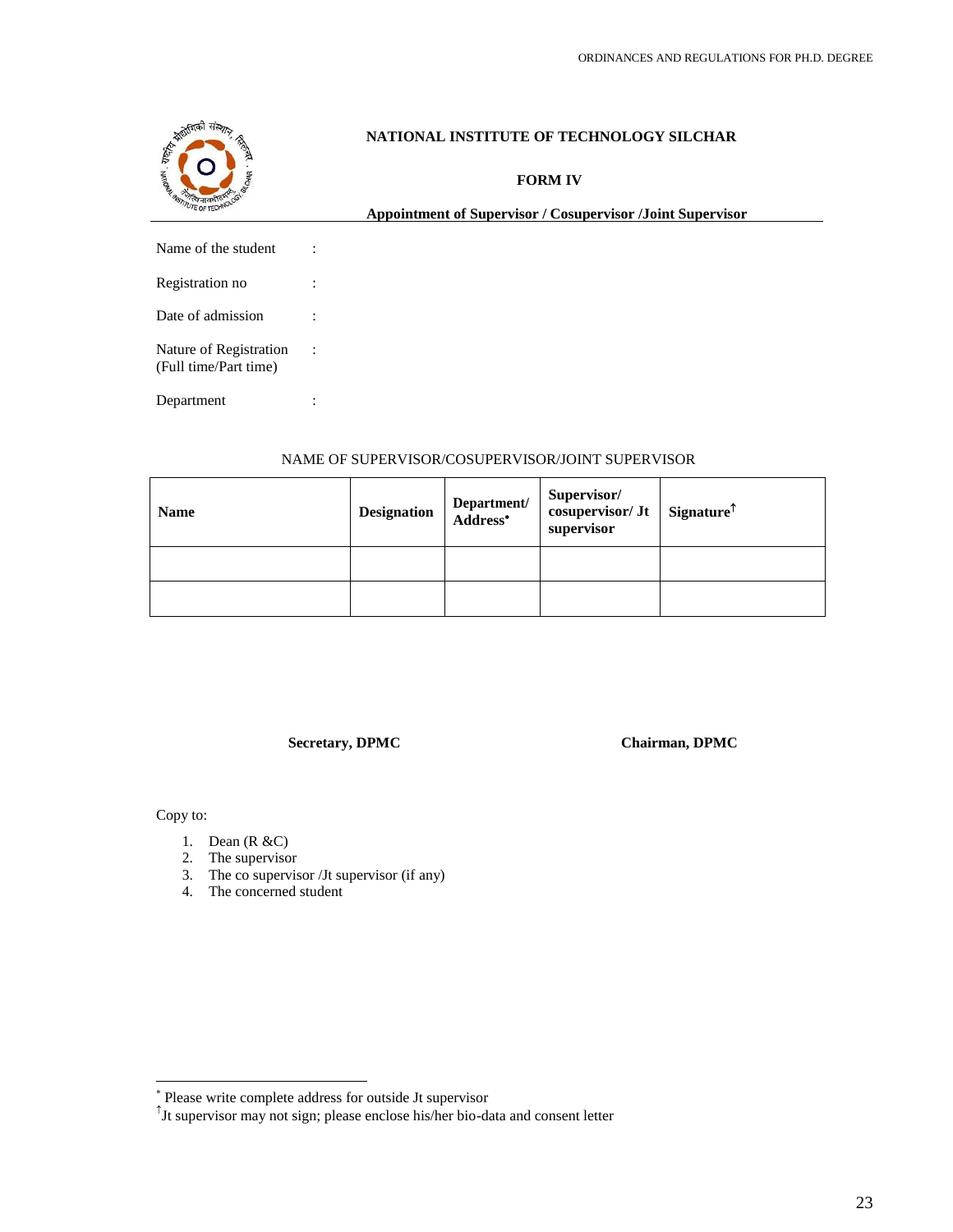

### **FORM V**

### **FORMATION OF DOCTORAL COMMITTEE**

### **Name of Supervisor:**

### **Name of Co supervisor/Jt supervisor (if any):**

Name of the student :

Registration no :

Date of admission :

Nature of Registration : (Full time/Part time)

Department :

### **MEMBERS**

| Sl.<br>No.   | <b>Name</b> | <b>Department</b> | <b>Chairman/Member</b>               |
|--------------|-------------|-------------------|--------------------------------------|
|              |             |                   | <b>Chairman</b>                      |
|              |             |                   |                                      |
| $\mathbf{2}$ |             |                   | <b>Member</b>                        |
| 3            |             |                   | Member (nominee of Chairman, Senate) |
|              |             |                   |                                      |
| 4            |             |                   | Supervisor                           |
| 5            |             |                   | Co supervisor/Jt supervisor          |

**Secretary, DPMC Chairman, DPMC Dean (R &C)**

Copy to:

- 1. The Chairman and all the members
- 2. Concerned student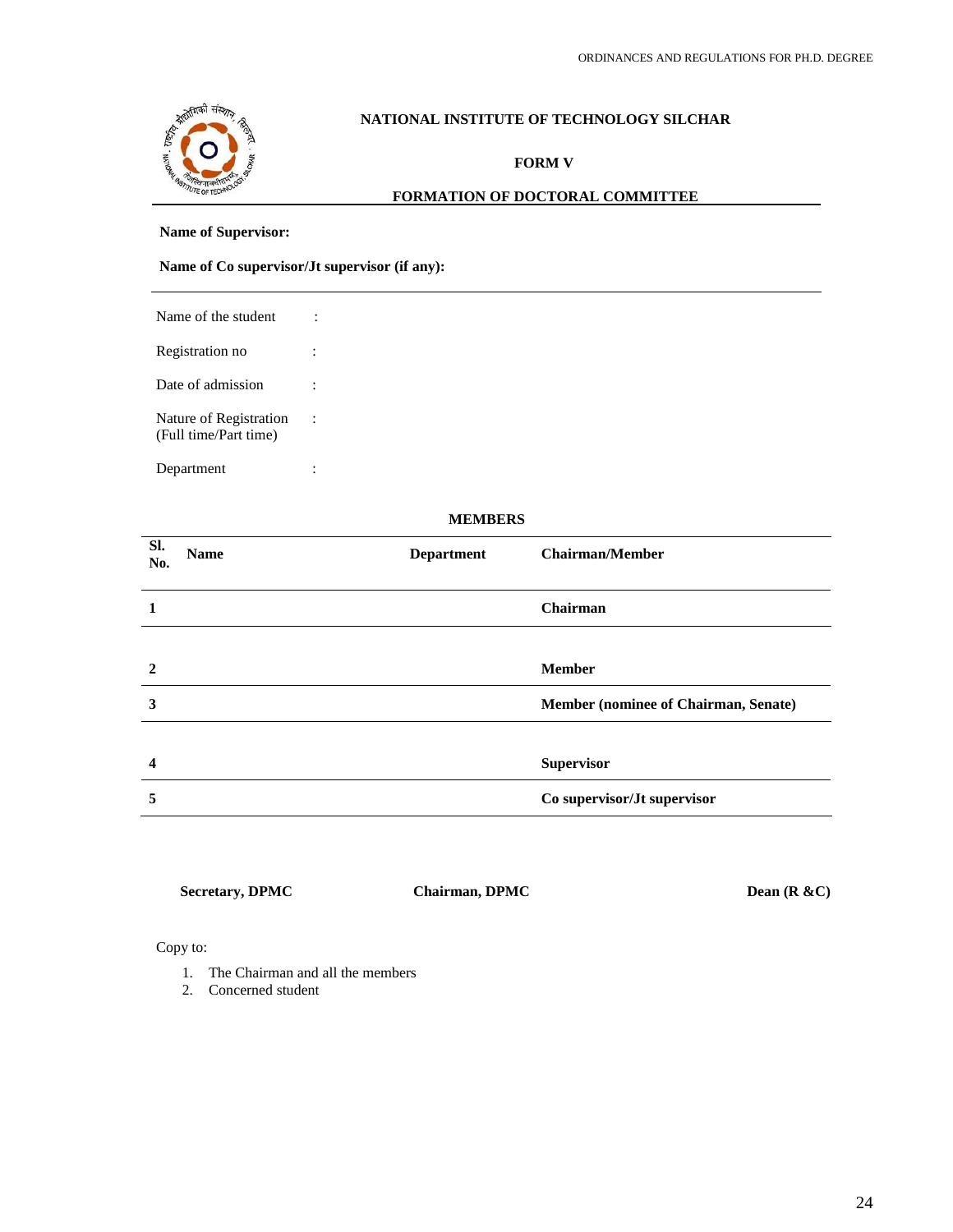

**FORM VI**

### **REPORT OF COMPREHENSIVE EXAMINATION**

#### **Name of Supervisor:**

**Name of Co supervisor / Jt supervisor (if any):**

| Name of the student                           |  |
|-----------------------------------------------|--|
| Registration no                               |  |
| Date of admission                             |  |
| Nature of Registration (Full time/Part time): |  |
| Department                                    |  |

#### **Course works done**

| Course<br>code no | Course name  | Credit    | <b>Grade Obtained</b> |
|-------------------|--------------|-----------|-----------------------|
|                   |              |           |                       |
|                   |              |           |                       |
|                   |              |           |                       |
|                   | Total credit |           |                       |
|                   |              | $\cap$ di |                       |

| No of attempt        | Date of $exam(s)$ |
|----------------------|-------------------|
| <b>First Attempt</b> |                   |
| Second attempt       |                   |

**Result** (*please tick the appropriate box)*

| satisfactory | unsatisfactory |  |  |
|--------------|----------------|--|--|
|              |                |  |  |

#### **Signature of Doctoral Committee**

Supervisor Cosupervisor/Jt supervisor

(Name) (Name) (Name) (Name) (Name) Member Member Chairman

**Forwarded to Dean (R & C):**

**Chairman, DPMC**

 $^{\uparrow}$ Copy to be given to the student

Joint supervisor may not attend the examination.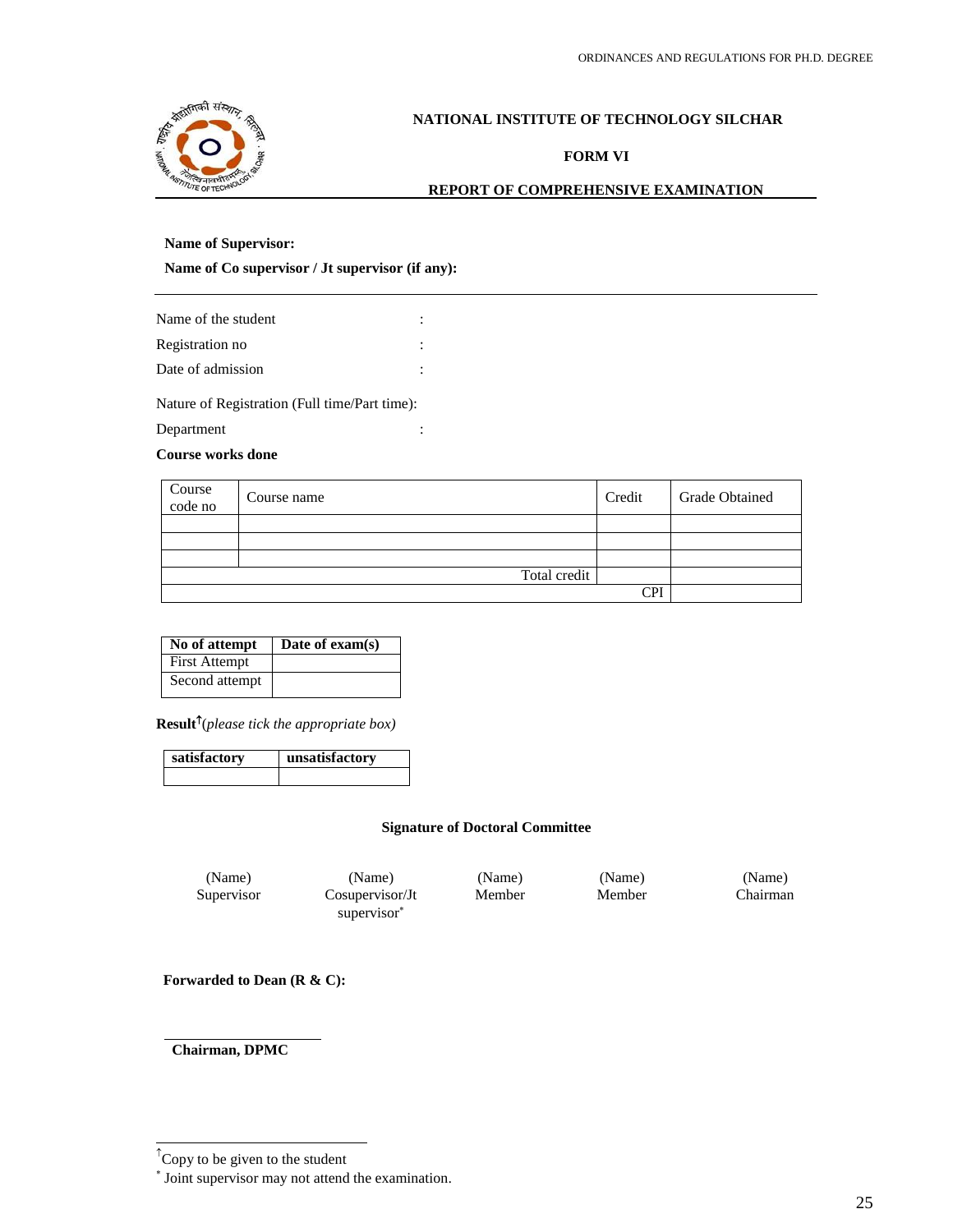

## **FORM VII**

## **REGISTRATION SEMINAR REPORT**

#### **Name of Supervisor:**

**Name of Cosupervisor /Jt supervisor (if any):**

| Name of the student                           |  |
|-----------------------------------------------|--|
| Registration no                               |  |
| Date of admission                             |  |
| Date of successful comprehensive exam         |  |
| Nature of Registration (Full time/Part time): |  |
| Department                                    |  |
| Date of the Seminar                           |  |

| Literature review (Satisfactory /Unsatisfactory) |  |
|--------------------------------------------------|--|
| <b>Problem formulated</b> $(Yes / No)$           |  |

**Brief Comments about the student's performance (***if required, use back side of this FORM***)**

#### **Signature of the members of Doctoral Committee**

(Name) (Name) (Name) (Name) (Name) Supervisor Cosupervisor/Jt supervisor

Member Member Chairman

**Forwarded to Dean (R & C):**

**Chairman, DPMC**

<sup>\*</sup> Joint supervisor may not attend the seminar; however, his / her written comment should be enclosed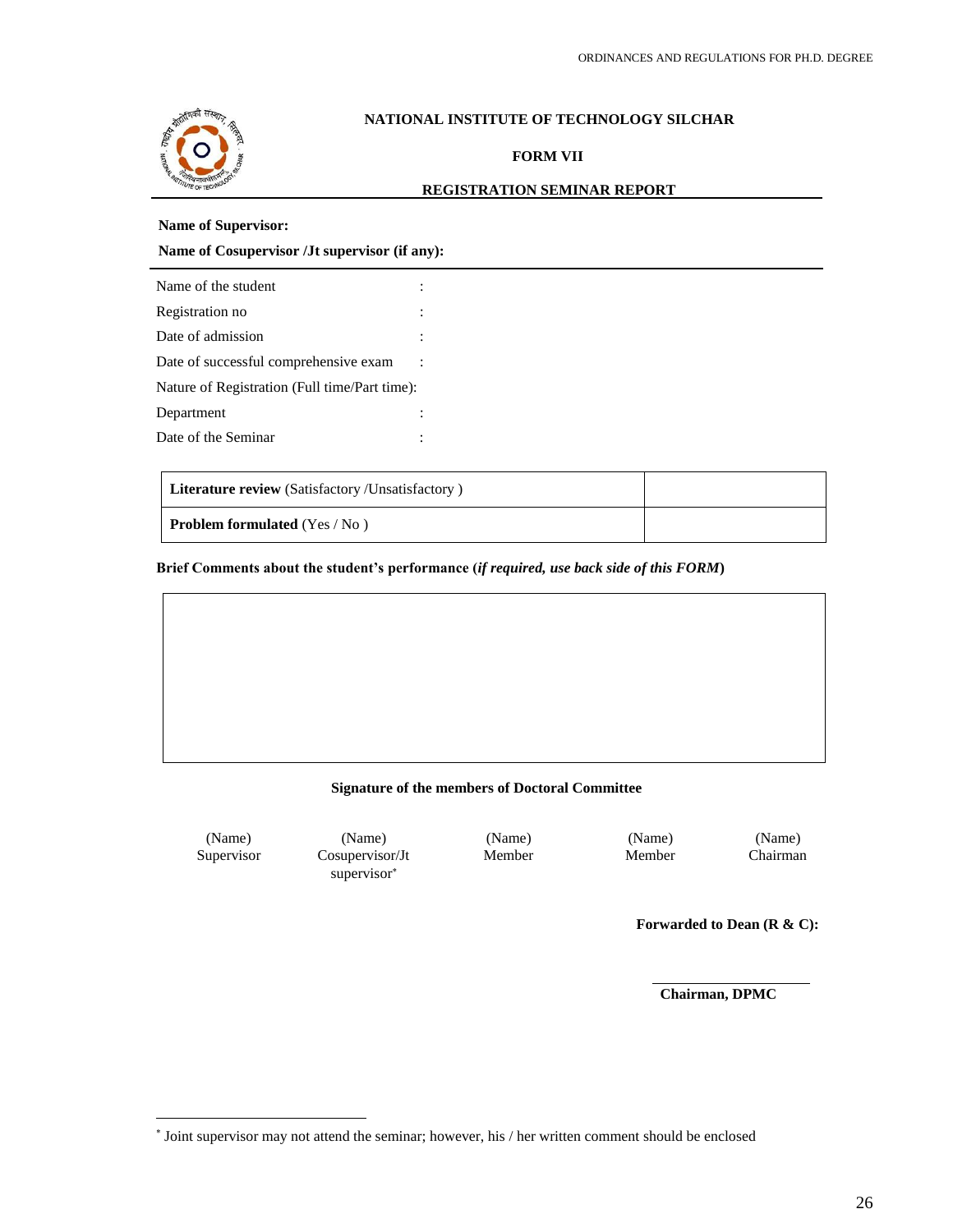

### **FORM VIII**

#### **RECOMMENDATION SHEET FOR THESIS SUBMISSION** (*not to be included in the thesis*)

### **Name of Supervisor:**

| Name of Co supervisor/Jt supervisor (if any): |  |  |
|-----------------------------------------------|--|--|
|-----------------------------------------------|--|--|

**Title of the Thesis**:

| Name of the student               |  |
|-----------------------------------|--|
| Registration no                   |  |
| Date of admission                 |  |
| Nature of Registration            |  |
| (Full time / Part time)           |  |
| Department                        |  |
| Date of the Synopsis Seminar      |  |
| Submission Type (for Evaluation / |  |
| Record)                           |  |

Signature of the Student

Recommendation of the DC

Above thesis is recommended / not recommended for submission

#### **Signature of the members of Doctoral Committee**

Supervisor Cosupervisor/Jt supervisor

(Name) (Name) (Name) (Name) (Name) Member Member Chairman

**Forwarded to Dean (R & C):**

**Chairman, DPMC**

For Academic/Departmental office use

Thesis is received on

Signature of the Dealing Assistant/AR

<sup>\*</sup>Joint supervisor may not attend the seminar; however, his / her written comment should be enclosed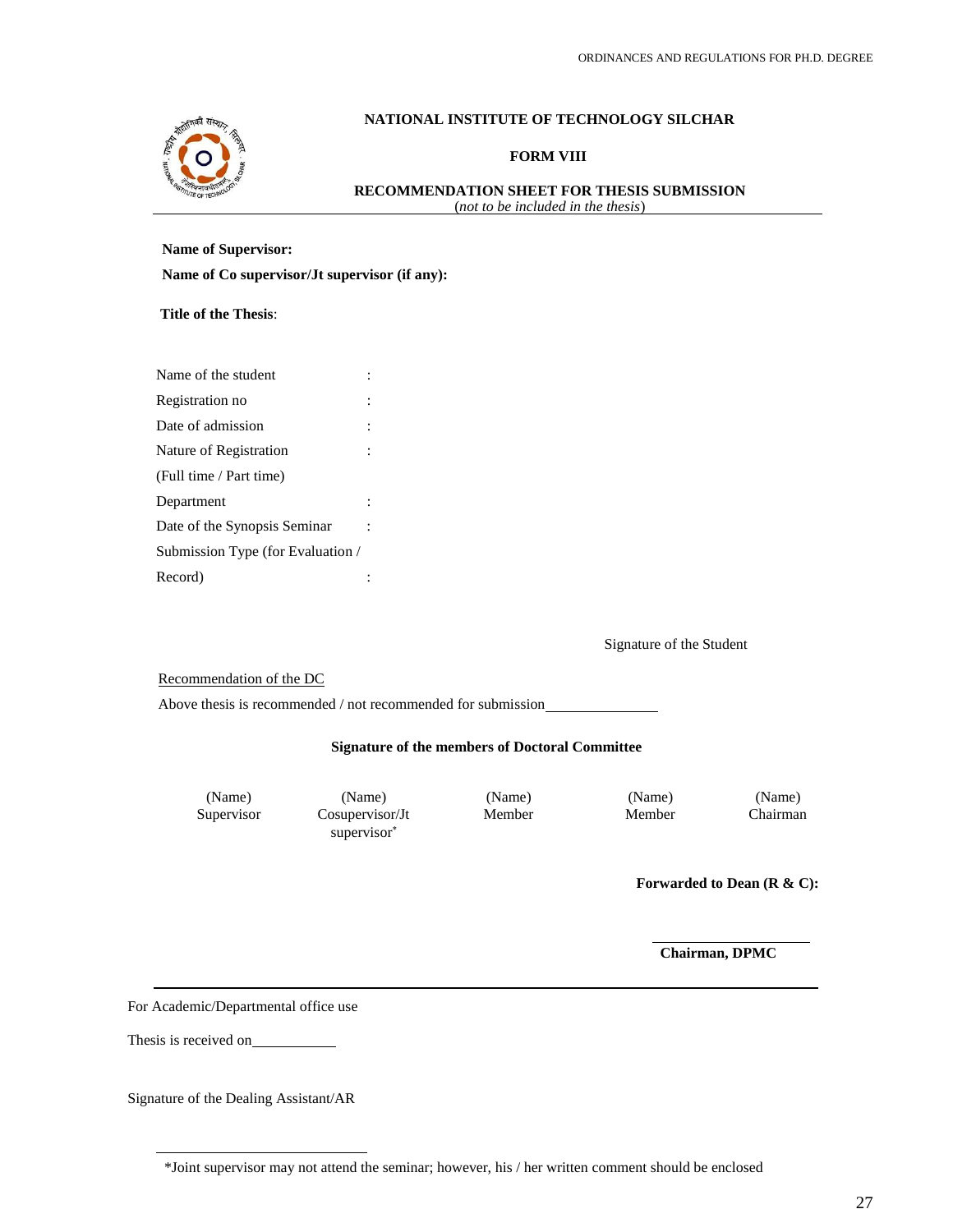

### **NATIONAL INSTITUTE OF TECHNOLOGY SILCHAR FORM IX LIST OF EXAMINERS FOR THESIS EVALUATION**

Name of the Scholar:

Registration No:

Title of the Thesis:

| -S1<br>No. | Name of the Examiners with   Broad Area of<br>designation* | Specialization | E-mail id and<br>Phone number | Complete postal address<br>with PIN |
|------------|------------------------------------------------------------|----------------|-------------------------------|-------------------------------------|
|            |                                                            |                |                               |                                     |
|            |                                                            |                |                               |                                     |

### **Signature of the members of Doctoral Committee**

(Name) (Name) (Name) (Name) (Name) Supervisor Cosupervisor Member Member Chairman /Jt. Supervisor\*\*

\*All the examiners should preferably be at the level of Professor or equivalent.

\*\*Joint Supervisor may not attend the seminar, however, his/her written comment should be enclosed.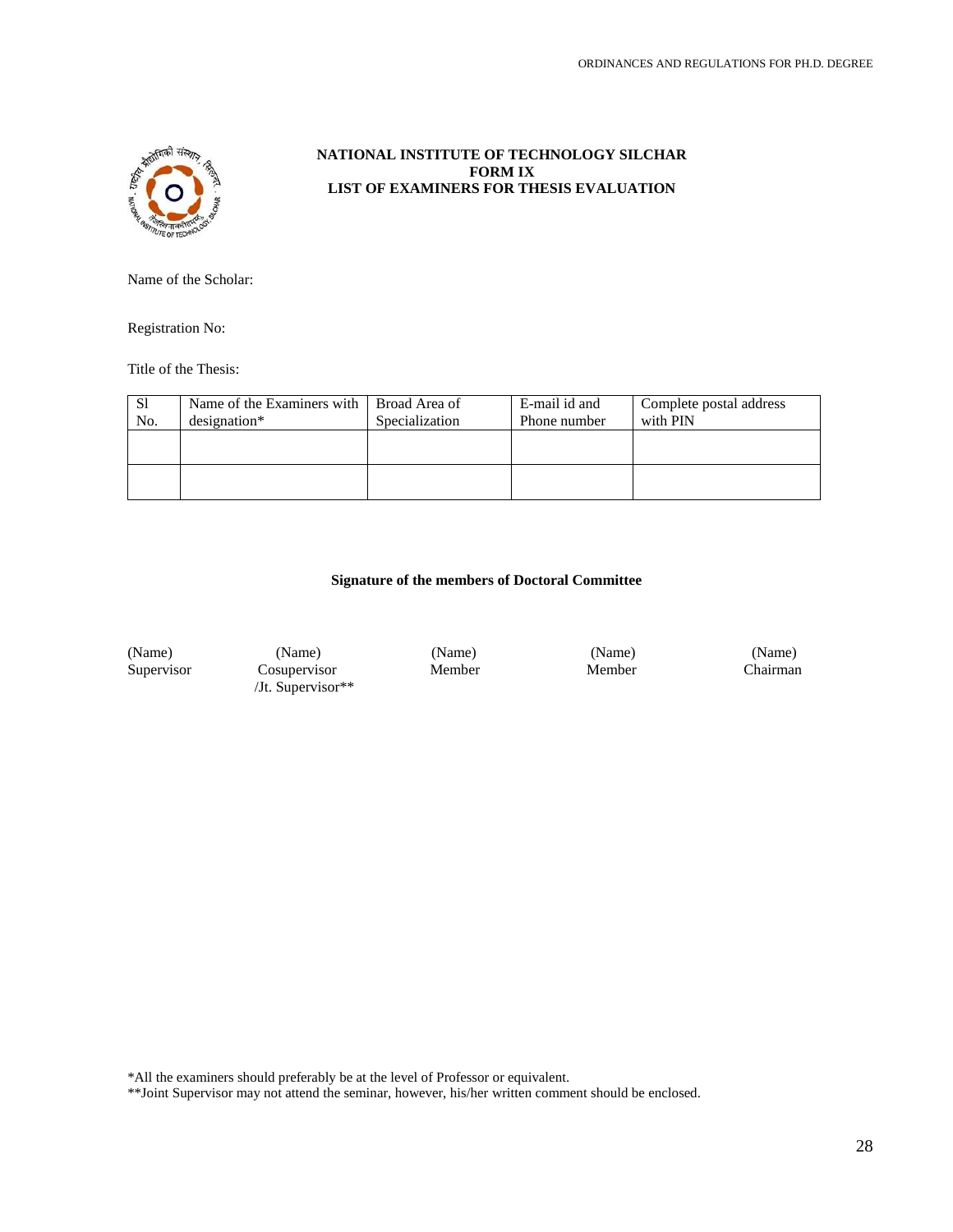## **FORM X**

## **RECOMMENDATION OF EXAMINER ON PH.D. THESIS**

Name of the Candidate:  $\Box$  Regn. No:

**Title of the Thesis**:

(Please send detailed report on the thesis on separate sheet, and specific recommendation by ticking any one of the following options)

- **I.** The thesis meets the academic standard of institutions of higher learning around the world. It may be accepted for award of the Ph.D. degree in its present FORM.
- **OR II.** The thesis is acceptable subject to clarification of certain points at the time of viva-voce. (List of points enclosed)
- **III.** The thesis is acceptable subject to modification/clarification/revision, as per enclosed details. After modification the thesis need NOT be referred back to me.

**OR**

- **OR**
- **IV.** The thesis is acceptable subject to further work/modification/substantial revision of text, as per enclosed details. After modification the thesis should be referred back to me for final assessment. **OR**
- **V.** The thesis does not meet the standards of comparable works in institutions of higher learning. It is not recommended for award of the degree

Place: Signature of Examiner:

Date: Name of the Examiner:

Affiliation:

N.B: 1. A detailed Report is enclosed in a separate sheet

2. The Institute requires a signed report from the examiner. Kindly return it under confidential cover, to:

The Dean  $(R & C)$ National Institute of Technology Silchar Assam 788010, India



| .      |  |
|--------|--|
|        |  |
| I<br>I |  |
|        |  |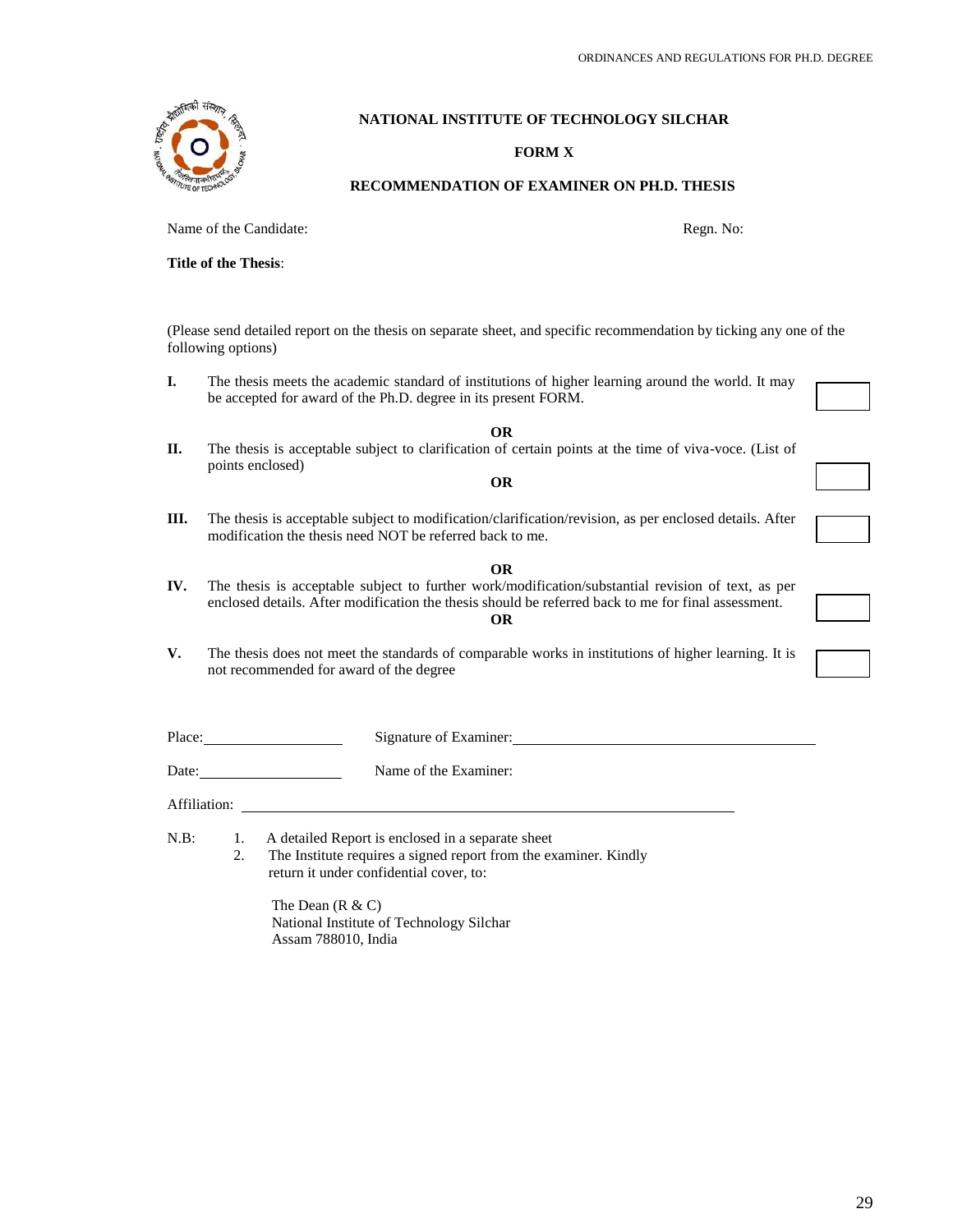

### **FORM XI**

#### **APPROVAL FOR CONDUCT OF VIVA-VOCE EXAMINATION**

#### **Name of Supervisor:**

#### **Name of Cosupervisor /Jt Supervisor (if any):**

| <b>Title of the Thesis:</b>                      |                |                                                            |
|--------------------------------------------------|----------------|------------------------------------------------------------|
| Name of the student                              |                |                                                            |
| Registration no                                  |                |                                                            |
| Date of admission                                |                |                                                            |
| Nature of Registration (Full-time/Part-time):    |                |                                                            |
| Department                                       |                |                                                            |
| Name & Designation of Thesis<br><b>Examiners</b> | <b>Address</b> | <b>Recommendation of the Examiners</b><br>(I/II/III/IV/ V) |
| Examiner 1                                       |                |                                                            |
| Examiner 2                                       |                |                                                            |

**Brief Comments of DC about the Actions taken on the Examiners' comments:**

 **Recommendation of the DC members:**

**1. Recommended / Not Recommended for conduct of Viva-voce: \_\_\_\_\_\_\_\_\_\_\_\_\_\_\_\_\_\_\_\_\_\_\_\_\_\_\_\_**

**2. Justification if Not Recommended:**

#### **Signature of the members of Doctoral Committee**

| (Name)<br>Supervisor              | (Name)<br>Cosupervisor/Jt supervisor* | (Name)<br>Member | (Name)<br>Member | (Name)<br>Chairman |
|-----------------------------------|---------------------------------------|------------------|------------------|--------------------|
| <b>Recommended and forwarded:</b> |                                       |                  |                  |                    |
| <b>Chairman, DPMC</b>             |                                       |                  |                  | Dean $(R & C)$     |

## **Chairman, Senate**

*Note:*

- *1. The para-wise replies of the questions / suggestion /observations made by the examiners to the satisfaction of DC must be enclosed.*
- 2. *Signature / written comment of the Joint Supervisor is to be enclosed.*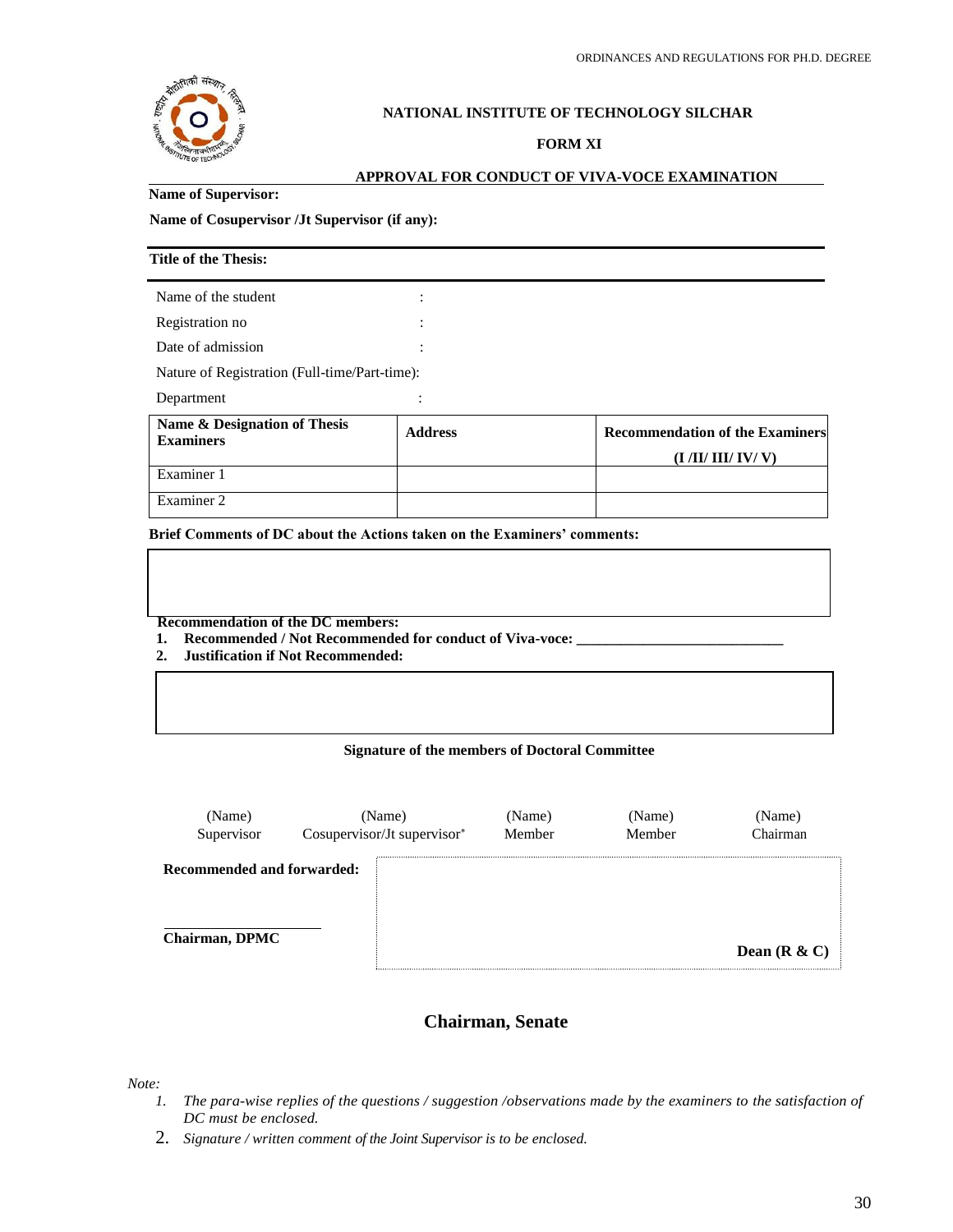

## **FORM XII**

## **CONSTITUTION OF DEFENCE EXAMINATION BOARD**

## **TITLE OF THE THESIS:**

| Name of the student       |  |  |
|---------------------------|--|--|
| Registration no           |  |  |
| Date of admission         |  |  |
| Nature of Registration:   |  |  |
| (Full time/Part time)     |  |  |
| Department                |  |  |
| Schedule of the Viva-Voce |  |  |

a. Date :

- b. Time :
- c. Venue :

#### **Under rule 7.2 of the Ph.D. regulations, the Defence Examination Board of the above student is hereby constituted with the following members.**

| <b>Sl. No.</b> | <b>Name</b> | <b>Designation</b>                                                                      | Department |
|----------------|-------------|-----------------------------------------------------------------------------------------|------------|
| 1.             |             | Chairman<br>(Chairman, DC)                                                              |            |
| 2.             |             | Member<br>(external member nominated<br>as per the Form XI, by the<br>Chairman, Senate) |            |
| 3.             |             | Member                                                                                  |            |
| 4.             |             | Member                                                                                  |            |
| 5.             |             | Member<br>(Supervisor)                                                                  |            |
| 6.             |             | Member<br>(Cosupervisor / Jt<br>supervisor)                                             |            |

Chairman, DPMC Dean (R &C)